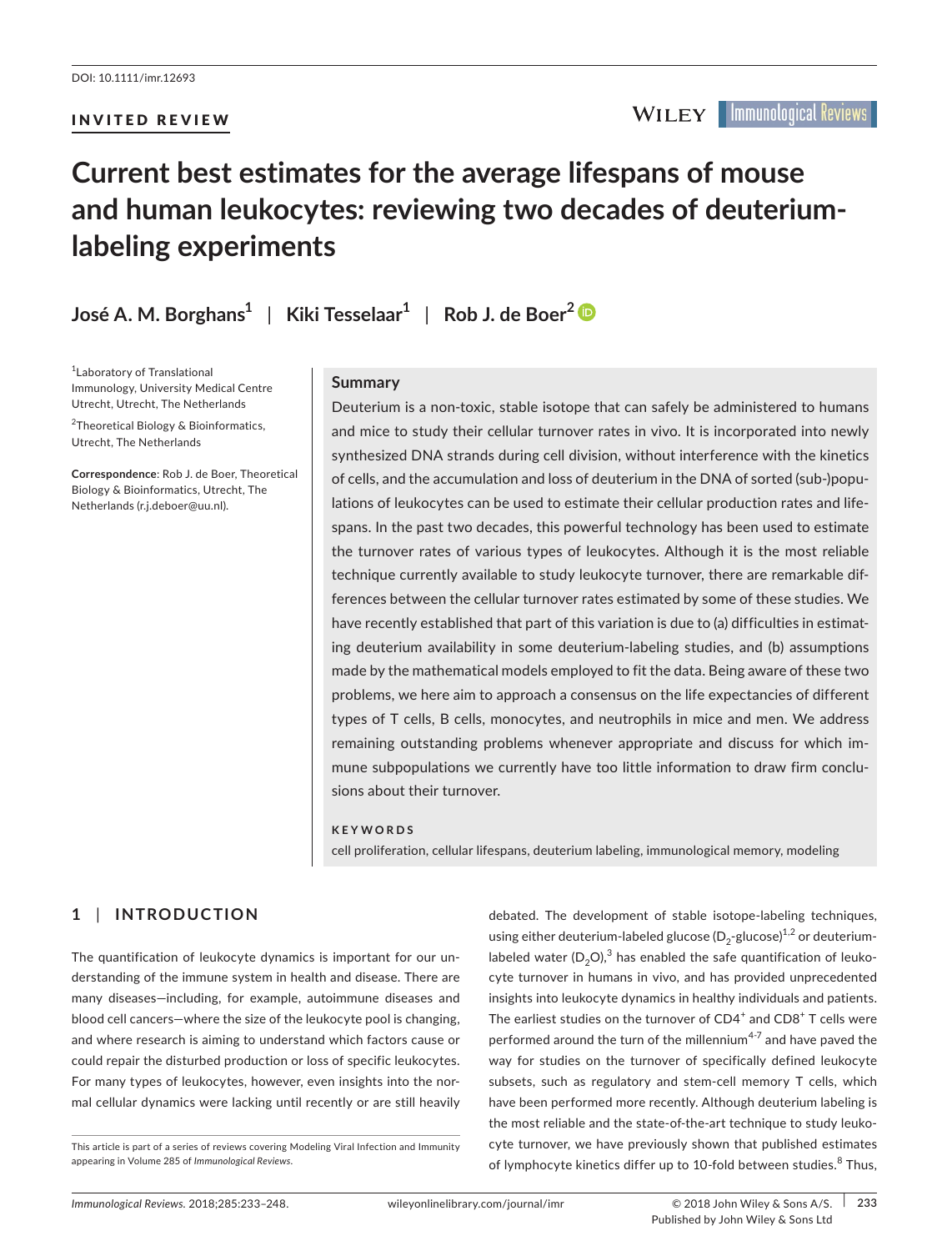**234 WILEY IMMUNOLOGICAL REVIEWS** 

the current literature on in vivo deuterium labeling does not give unambiguous estimates. We here aim to reach consensus on the life expectancies of various leukocytes, to discuss strengths and pitfalls of different studies, and to discuss challenges for future research with this powerful technique. We will focus our review on leukocyte kinetics in healthy individuals.

Before reviewing the existing literature, it is important to provide some more detail on the different steps that are typically taken in deuterium-labeling studies. Both  $D_2$ -glucose and  $D_2O$  labeling studies rely on the principle that cells that undergo cell division incorporate deuterium into their DNA, which can be measured using a combination of gas chromatography (GC) and mass spectrometry (MS) analysis of the DNA in the isolated cell population.  $D_2$ -glucose is typically administered for short periods of time (hours or days), and since the pool of blood glucose is small and has a high rate of turnover, rapid upand down-labeling can be achieved.<sup>9</sup> Although any part of the glucose molecule could be labeled, most studies have used  $6,6$ - $D_2$ -glucose. Due to intracellular dilution of label, enrichment levels in DNA maximally reach 60%-75% of the enrichment in plasma, which is accounted for by taking along a scaling factor in the range of  $0.6$ - $0.75$ .

By contrast,  $D_2O$  is usually administered for several weeks. Body water turns over relatively slowly, so enrichment in the body fluids reaches its maximum and is washed out from the body much more slowly than  $D_2$ -glucose. Consequently, there is still considerable de novo DNA labeling after the discontinuation of label administration. The observed deuterium incorporation in the DNA of the cell population of interest is normalized to the (estimated) maximal level of deuterium incorporation in a cell population with rapid turnover, such as granulocytes, monocytes, or thymocytes.<sup>3</sup> This maximum enrichment attainable is determined by the level of  $D_2O$  in the body and by an amplification factor, previously referred to as *c*. 10 Since the deoxyribose moiety that is measured contains seven nonexchangeable hydrogen atoms, any of which is potentially replaced by deuterium, *c* is expected to be larger than one (and maximally seven) and typically lies in the range 3.5-5.2.<sup>3,10,11</sup>

Importantly, in both  $D_2$ -glucose and  $D_2O$  labeling studies, one needs to correct for the level of deuterium that is available in the body fluids, which is achieved by measuring deuterium enrichment of blood plasma or urine samples. $^{2,3}$  Since glucose turns over rapidly, the ratio of  $D_2$ -glucose over glucose in the serum is influenced by food consumption; the ratio decreases after food intake and increases during the night when food intake is low.<sup>12</sup> Participants in  $D_2$ -glucose labeling studies have to follow strict dietary restrictions on carbohydrate intake during labeling to limit these fluctuations. The availability of deuterium during  $D_2$ -glucose labeling is typically addressed by averaging, that is, by estimating the area under the curve of deuterium enrichment in plasma. $<sup>2</sup>$  Since body water turns</sup> over much more slowly, the availability of deuterium in the body fluids during the labeling and de-labeling phase of  $D_2O$  experiments changes slowly and is typically described by a mathematical model fitted to the urine or plasma enrichment data. $10,13$  This modeling also corrects for the continued de novo DNA labeling during the slow washout of  $D_2O$  from the body.

Our earlier review of lymphocyte dynamics revealed that 1 or 2 days of  $D_2$ -glucose labeling consistently yielded higher turnover rates than several weeks of  $\mathsf{D}_2\mathsf{O}$  labeling. $^8$  We have recently shown that—aside from the obvious reason that studies may differ in the markers used to sort cell populations—a large part of this variation is due to the problem of reliable normalization for deuterium availability.<sup>12</sup> In studies in which  $D_2$ -glucose is given overnight, deuterium availability tends to be underestimated, since plasma samples are typically not (or at least less frequently) taken during the night, when deuterium availability tends to be high. Such problems in normalization can have a major impact on the resulting estimates for leukocyte turnover.<sup>12</sup> Another problem with short-term labeling approaches (discussed in more detail below and in Ref. [8]) is that one can typically collect information during the down-labeling phase only. The earliest time point at which samples are taken is typically days after label administration has been stopped. The fraction of labeled cells at the peak can therefore not be measured directly and is instead estimated by back-extrapolation of the down-labeling curve to the moment at which label administration was stopped.<sup>14</sup> This is unfortunate, as the most informative part of the labeling curve is the up-labeling phase because it contains information about all cells in the population, not just the ones that have picked up the label. $^{14}$ Measurements during the up-labeling phase are, however, hard to obtain in short-term  $D_2$ -glucose labeling studies. For these reasons, when we review studies based on short-term overnight glucose labeling, we will not interpret the absolute values of the reported turnover rates, and only compare their relative values within each study. Importantly, while 1 or 2 days of labeling has its complexities and may be too short to reliably measure the turnover rates of populations of lymphocytes that are turning over at a time scale of months to years, the rapidity of glucose turnover makes  $D_2$ -glucose labeling the method of choice for estimating the turnover rates of rapidly turning over populations, like monocytes and neutrophils.<sup>15-17</sup>

Assuming that the appropriate labeling method has been chosen, the next challenge is to translate deuterium-labeling data into expected lifespans using mathematical models. When deuteriumlabeling studies are performed in cell populations in steady state, that is, when cell numbers are constant, the average loss rate of cells should balance their average production rate. This is often referred to as the average turnover rate *d*, which naturally reveals the expected lifespan (or residence time) of cells, defined as 1/*d*, as well as their half-life (ln[2]/*d*). In several deuterium studies, the average turnover rate was called a "replacement" rate, which was derived from a simple exponential function. $18$  Importantly, the up-labeling phase of a deuterium experiment contains most information about the average turnover rate of cells, while the decline in the fraction of labeled DNA during the down-labeling phase reflects the loss of cells that have recently picked up label.<sup>14</sup>

We have previously shown that in kinetically heterogeneous populations, that is, populations in which cells are turning over at different rates, the structure of the mathematical model can influence the interpretation of the data.<sup>19,20</sup> An example would be the labeling of the CD4<sup>+</sup> T cell pool, which is composed of naive T cells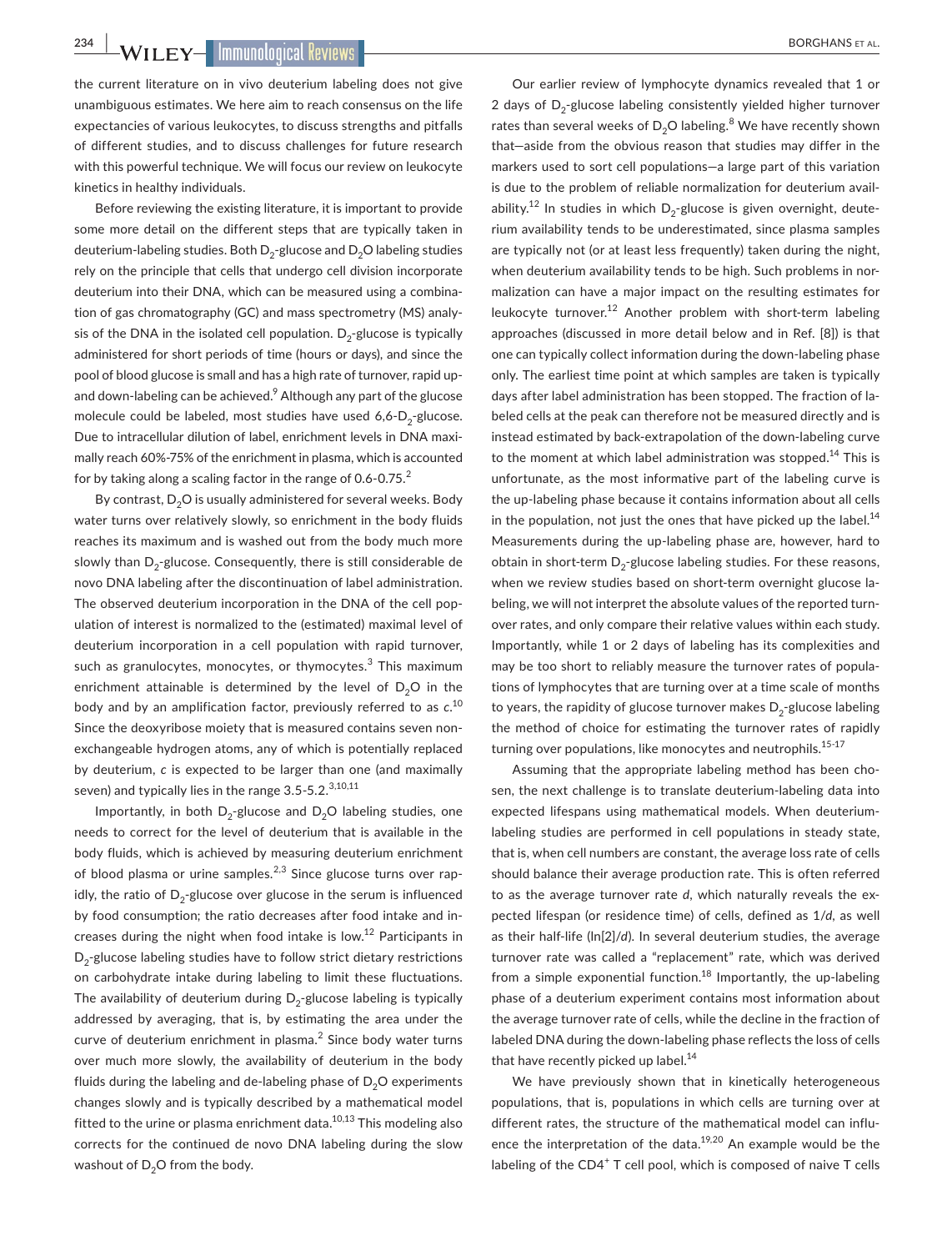and memory T cells, each with their own turnover rate (see Figure 1). The labeling kinetics of such kinetically heterogeneous cell populations have previously been described using the following model $^{14}$ :

$$
I(t) = p/d^*(1 - e^{d^*t})
$$
 during labeling, and  

$$
I(t) = p/d^*(1 - e^{-d^*t_{end}})e^{-d^*(t - t_{end})}
$$
 during de-labeling (1a,b)

where *l(t)* represents the fraction of labeled DNA,  $t_{end}$  defines the end of the labeling phase, *p* is the rate at which cells are produced, *d\** is the rate at which labeled cells are lost, and where—for simplicity we assume that the chance that a newly incorporated deoxyadenosine molecule is labeled is 1 during labeling and 0 during de-labeling. Using this model, one typically finds that *p* < *d\*,* because the cells with the highest turnover rates are overrepresented among the labeled cells.<sup>14</sup> We observed that when fitting the kinetic heterogeneity model of Equation (1) to labeling data from mice that were labeled for 1, 4 or 8 weeks, the estimated average turnover rate (*p*) became dependent on the length of the labeling period.<sup>13</sup> This may explain the observed positive correlation in the literature between the length of the labeling period and the estimated lifespan of cells.<sup>8</sup> The reason for this dependence is that in long-term labeling experiments, there is a risk that the enrichment of the fastest subpopulation starts to approach its plateau level, while the enrichment in the slower subpopulations is still increasing (see Figure 1). As a consequence, the kinetic heterogeneity model of Equation (1) will seek a compromise between the initial, steep increase (which represents the true average turnover rate of the cells under investigation) and the later, slower increase in label enrichment (representing the slower subpopulation). This will lead to an underestimation of the average turnover rate, especially when the labeling period is long<sup>8,12,13</sup>; see Figure 1. For self-renewing populations, that is, populations without

 **BORGHANS ET AL. 235** 

a source, this problem was solved with the introduction of multiexponential models that explicitly describe the kinetic heterogeneity13,19-21:

$$
l_i(t) = a_i(1 - e^{-d_i t})
$$
 during labeling, and  

$$
l_i(t) = a_i(1 - e^{-d_i t_{end}})e^{-d_i(t - t_{end})}
$$
 during de-labeling, (2a,b)

where the population under investigation consists of *n* subpopulations, each with relative size  $a_{\mathsf{j}}$  and with average turnover rate  $d_{\mathsf{j}}$ . By increasing the number of subpopulations until the average turnover rate of the entire population converges into a final value, one can estimate the average turnover rate of a kinetically heterogeneous cell population (see Box 1 and Ref. [13] for further details).

In populations that are (partly) maintained by a source of novel cells from elsewhere, for example, new monocytes produced in the bone marrow or new naive T cells produced in the thymus, it becomes more challenging to interpret the data, because one needs to take the rate at which the source becomes labeled into account. Such labeling information about precursor cells outside the blood is often not available. In such cases, the information obtained from the labeling curves of cells in the blood may not always reflect the turnover of the cells in the blood and may be influenced—if not dominated—by the turnover of the precursor cells (see Box 1). Depending on the cell population under investigation, this may or may not pose a problem. An example where this does not pose a problem is the population of naive T cells, where the slow accrual and loss of label from cells in the blood truly represents the dynamics of naive T cells in the periphery, because their precursor cells in the thymus proliferate so rapidly that their label accrual and loss is no limiting factor. It may go wrong in the case of monocytes and neutrophils, where it is hard to distinguish



FIGURE 1 Fitting labeling data from a kinetically heterogeneous population. Each panel contains the same data, which were generated by solving the labeling equations of Equation (3), for a population consisting of two equally large subpopulations with average lifespans of 10 and 100 days, respectively (for a labeling phase of 75 days). One could think of labeling an "unsorted" CD4<sup>+</sup> T-cell population consisting of short-lived memory cells and long-lived naive T cells for 75 days. The data were fitted with Equation (3) and *n* = 2 in Panel (A), with the kinetic heterogeneity model of Equation (1) in Panel (B), and as a homogeneous compartment, that is, Equation (3) with *n* = 1, in Panel (C). The initial upslope reflecting the average turnover rate is underestimated in Panels (B) and (C) because the fitting procedure seeks a compromise between the steep initial upslope and the later slow phase when most of the cells in the rapid subpopulation have been labeled. Note that the kinetic heterogeneity model of Equation (1) in Panel (B) visually does a reasonable job at describing the upslope, but nevertheless underestimates the average turnover rate by one-third ( $p = 0.037$ , whereas  $d = a_1 d_1 + a_2 d_2 = 0.055$ ; see Box 1). Additionally, it misses the long tail due to the long-lived cells in the downslope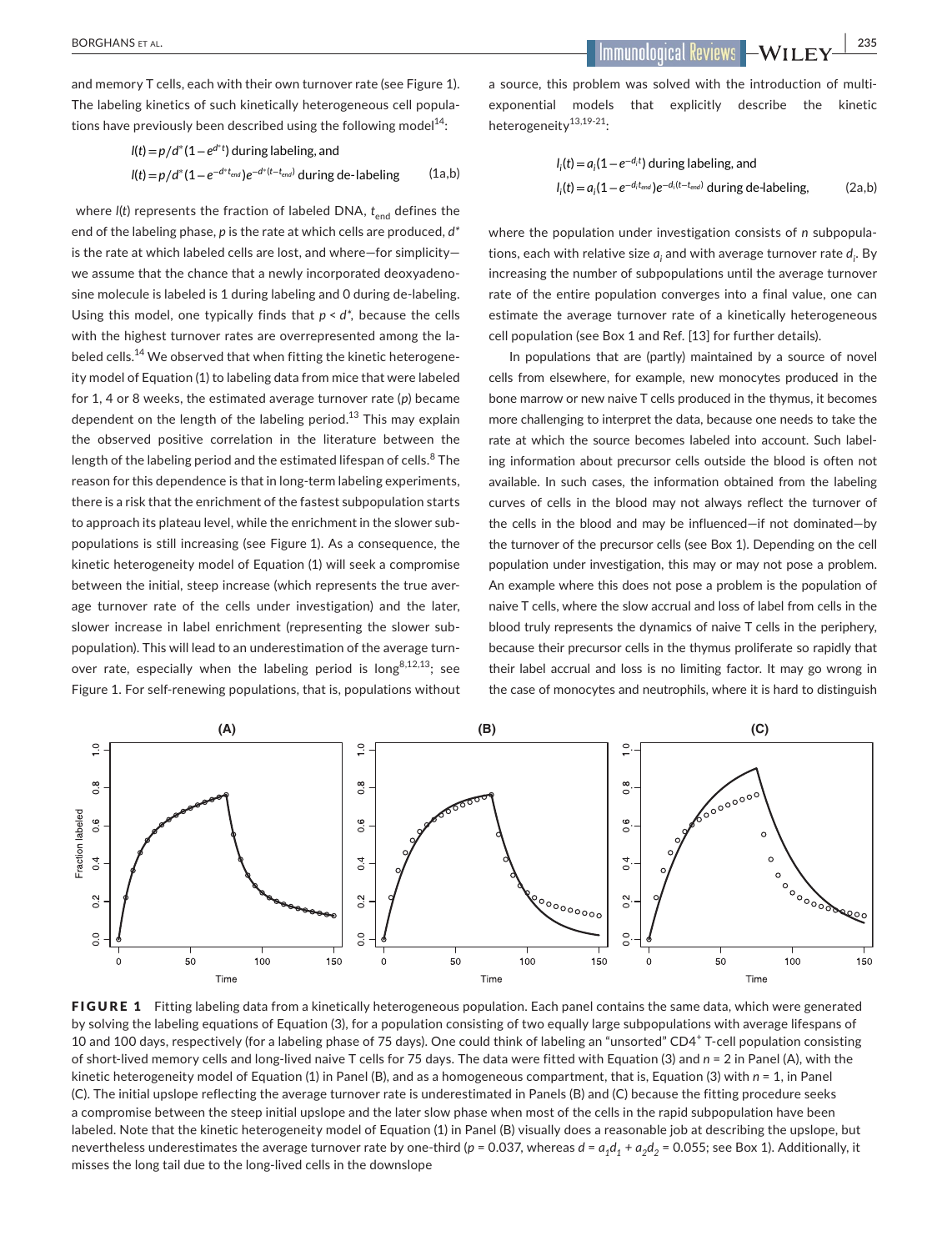(4a,b)

## Box 1 Mathematical models

Deuterium-labeling data have been fitted with a variety of models and unfortunately the turnover rates that are estimated from the data may crucially depend on the particular assumptions made by the mathematical model.<sup>20</sup> Ganusov et al<sup>19</sup> proposed a phenomenological model where the population of interest is divided into *n* subpopulations having different kinetics. Each subpopulation, *i*, comprises a fraction,  $a_p$  of the whole population, and may have a source,  $s_p$  a division rate,  $p_p$  and a death rate,  $d_p$ . Dynamically, subpopulations are independent from each other, that is, they do not regulate each other and do not develop into each other. If all subpopulations are at steady state the source and division rate of each subpopulation has to balance the death rate of that subpopulation, and the model for the fraction of labeled cells in each subpopulation simplifies into:

$$
l_i(t) = a_i(1 - e^{-d_i t}) \text{ when } t < t_{\text{end}}
$$
  
\n
$$
l_i(t) = a_i(1 - e^{-d_i t_{\text{end}}}) e^{-d_i (t - t_{\text{end}})}
$$
 during de-labeling, (3a,b)

where t<sub>end</sub> defines the end of the labeling phase, and—for simplicity—we assume that the chance that an incorporated deoxyadenosine molecule is labeled is 1 during labeling and 0 during de-labeling. The fraction of labeled DNA in the whole population, *l*(*t*)*,* is defined by the weighted sum of all subpopulations, that is, *l*(t) = Σ *a<sub>i</sub>l<sub>i</sub>,* and the average turnover, *d*, is defined by the weighted sum of all death rates, *d* = Σ *ai di* . Since the model remains phenomenological, one should not attempt to overinterpret the individual fractions, *ai* , or death rates, d<sub>i</sub>. For instance, a population of memory T cells may be composed of many subpopulations each turning over at slightly different rates, and one can also derive a model without subpopulations by assuming a particular distribution of turnover rates in the population of interest.<sup>19</sup> Thus, the best procedure is to fit labeling data sequentially for an increasing number of subpopulations, that is, for various values of *n*, and halt when the *average* turnover rate, *d*, converges into a final value.13,19 Finally, to use Equation (3) for fitting actual deuteriumlabeling data, the model needs to be extended with a function describing the availability of deuterium, $^{13}$  which complicates the model mathematically, but not biologically.

The major advantage of this model is that it encompasses most earlier models. For *ai* =*n*=1, the model has a single parameter, that is, the turnover rate d<sub>1</sub>, and is identical to the single-exponential precursor-product relationship that is frequently used to model up-labeling data.<sup>11</sup> For  $n = 2$ ,  $a_1 < 1$ ,  $d_1 > 0$ , and  $d_2 = 0$ , the model has two parameters and describes a population composed of a fraction,  $a_1$ , of cells turning over at a rate  $d_1$ , while the remainder of the population,  $a_2 = 1 - a_1$ , has a turnover rate  $d_2 = 0$ , that is negligible at the time scale of the experiment. For these parameters, Equation (3) is identical to the frequently used single-exponential kinetic heterogeneity model (Equation (1)) proposed by Asquith et al, $^{14}$  and to the model used by Mohri et al, $^7$  which both predict an asymptote,  $a^{}_1$  < 1, in the labeling curve (see the derivation in De Boer & Perelson<sup>20</sup>). For  $n = 2$ ,  $a_1 < 1$ ,  $d_1 > 0$ , and  $d_2 > 0$ , the model contains three parameters, and not only describes a situation of kinetic heterogeneity due to the existence of two kinetically different subpopulations, but also describes earlier models for temporal heterogeneity<sup>73</sup> where recently divided cells may transiently experience a higher death rate than quiescent cells.<sup>21</sup> For all of these models, the average turnover rate, *d*, of the whole population is correctly defined (although the fractions, *ai* , and individual turnover rates,  $d_p$  may have very different interpretations given the underlying biology, and may be unreliable<sup>20</sup>).

For populations like monocytes and neutrophils that mature and divide as precursor cells in the bone marrow, and are later released into the peripheral blood as non-dividing circulating cells, *B*, we need another type of model.<sup>12,15-17</sup> A basic model for precursors, *P*, maturing and dividing in the bone marrow, and egressing from the bone marrow after a time delay, Δ, to form circulating cells, *B*, would be

$$
P'=s-d_pP
$$
 and

$$
B'=d_P P(t-\Delta)-d_B B
$$

where the prime denotes differentiation with respect to time, *t*, and *s* is the source of precursors from a hematopoietic progenitor compartment. It is also possible to write *s=d<sub>P</sub>P* to define a perfectly self-renewing precursor pool in the bone marrow.<sup>15</sup> Both versions of Equation (4) translate into a model similar to Equation (3) for the fraction of labeled DNA strands within the precursor pool in the bone marrow, that is,

$$
I_p(t) = 1 - e^{-d_p t} \text{ when } t < t_{\text{end}}, \text{ and}
$$
\n
$$
I_p(t) = (1 - e^{-d_p t_{\text{end}}}) e^{-d_p (t - t_{\text{end}})} \text{ during de-labeling}
$$
\n
$$
(5a, b)
$$

The differential equation for the fraction of labeled DNA strands in the periphery becomes

$$
I'_B = d_B(I_P(t - \Delta) - I_B),\tag{6}
$$

which says that the enrichment in the blood approaches that in the bone marrow at a time scale  $d_{{\cal B}}$  and after a time delay  $\Delta^{.12,15\text{-}17}$  This model can become quite complicated if the cells in the periphery consist of different phenotypes, like classical and non-classical monocytes.16,17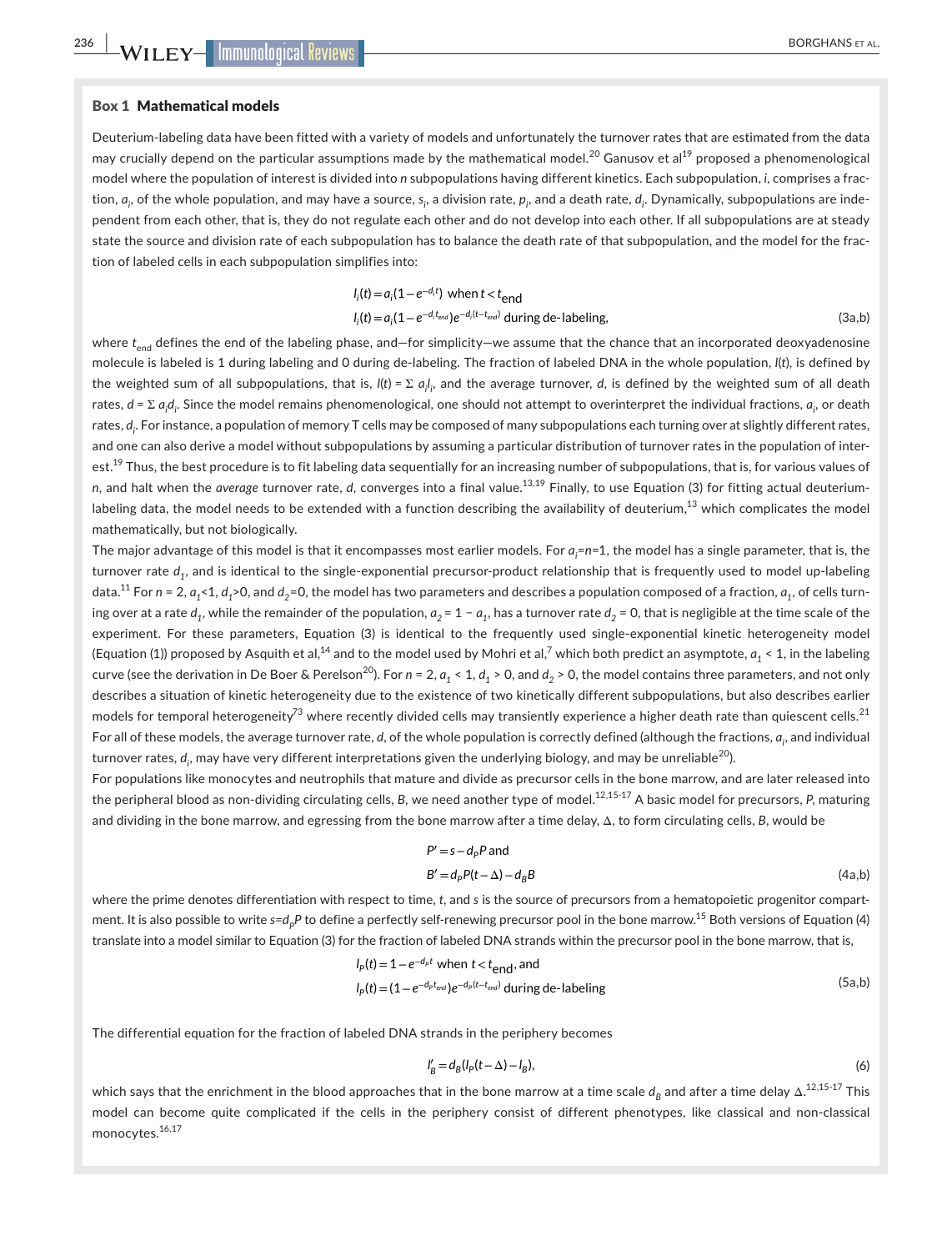A major problem with the model of Equations (5) and (6) appears when it is fitted to labeling data obtained from the circulation only, that is, when cells are sampled from the blood only, and not simultaneously from the bone marrow.<sup>15,16,58,60</sup> Since the model has two turnover rates,  $d_p$  and  $d_p$ , there are also two possible solutions to fit data that is measured in the periphery only (see Figure 2). For instance, finding a weekly turnover of label in the circulation can be due to a weekly turnover of cells in the peripheral blood,  $d_B = 1/7$  per day, or due to much more rapid turnover of cells in the periphery,  $d_R = 1$  per day, combined with a weekly turnover in the bone marrow,  $d_P = 1/7$  per day (see Figure 2). There are two possible solutions to this problem.<sup>15</sup> First, one can simultaneously measure the fraction of labeled precursors in the bone marrow. Since this requires repeated measurements in a tissue that this difficult to access in volunteers, this is typically unfeasible in humans. Second, one may attempt to solve the problem mathematically using the steady state of Equation (4).<sup>15</sup> After setting  $P' = B' = 0$ . one can solve *B* =  $d_pP/d_B$  from Equation (4b), where *P* is the steady state of Equation (4a). If one were to know the ratio of the steady state number of peripheral cells over the number of bone marrow precursors, *R=B/P*, one can define the turnover in the bone marrow as  $d_p = d_p(B/P) = d_pR$ , which means that knowing the ratio R, the two labeling equations (5) and (6) would have only two free parameters, Δ and  $d<sub>p</sub>$  that can reliably be estimated from the data.<sup>15</sup>

However, estimating the ratio, *R*, can be difficult because it remains unclear how many cells in the bone marrow can be counted as precursors. For neutrophils *R = 0.26* has been defined as the ratio of the number of neutrophils in blood to the number of mitotic neutrophils in the bone marrow (which includes myeloblasts, promyelocytes, and myelocytes).<sup>15</sup> This is, however, based upon a model where the precursor cells are considered to be a single mitotic pool of self-renewing cells, from which cells randomly exit to a postmitotic pool.<sup>15</sup> Since the differentiation of neutrophil precursors in the bone marrow may in fact behave like a conveyer belt from dividing granulocyte-monocyte progenitors (GMPs) to myeloblasts, promyelocytes, and myelocytes, into the non-dividing postmitotic pool, it may be better to use a "chain model" where division is linked with differentiation, for example,

$$
P'_0 = s - d_0 P_0, P'_1 = 2d_0 P_0 - d_1 P_1, P'_2 = 2d_1 P_1 - d_2 P_2 \text{ and } B' = 2d_2 P_2(t - \Delta) - d_B B,
$$
\n(7a-d)

where *s* defines the source from GMPs into the mitotic pool, and the various *Pi* subpopulations define an arbitrary number of stages within the mitotic pool. In this conveyer-belt model, the steady state of Equation (7d) is defined as  $B = 2d_2P_2/d_B$ , which now only depends on the last precursor stage (here P<sub>2</sub>), and not on the sum of all precursor cells. As a consequence, the ratio will be much smaller than the estimated *R* = 0.26, and we have limited knowledge on how to constrain *R* if we do not know how cell division and differentiation are linked during the development of neutrophil precursors in the bone marrow.

whether short-lived cells in the blood are produced by slowly cycling cells in the bone marrow, or whether longer lived cells in the blood are produced by rapidly cycling cells in the bone marrow (see Figure 2). Estimating the lifespan of cells in populations that are maintained by a source typically requires models that explicitly describe the labeling of the precursor cells in the source, $15-17$  but also labeling data from that source. This issue is further addressed in Box 1 and we discuss it below.

Given the above-mentioned challenges linked to different labeling and modeling approaches and the remaining discrepancies in the literature, we here aim to provide a consensus about the average lifespans of different types of leukocytes in mice and men, and pinpoint which issues should be resolved to enable maximal use of this safe and noninvasive technology in the future.

# **2** | **L ABELING STUDIES CONSISTENTLY SHOW THAT NAIVE T CELLS LIVE MUCH LONGER THAN MEMORY T CELLS**

In a series of papers, the turnover of naive and memory T cells in healthy individuals was estimated by short-term (10 hours-2 days)  $D_2$ -glucose labeling.<sup>4,5,18,22-24</sup> These studies consistently showed that, on average, naive  $CD4^+$  and  $CD8^+$  T cells live 5-10 times longer than memory CD4<sup>+</sup> and CD8<sup>+</sup> T cells.<sup>5,22-24</sup> Although these results may seem counterintuitive, they confirm early work by Michie et al, $^{25}$  who used the loss of unstable chromosomes in naive (CD45RA<sup>+</sup>) and memory (CD45RO<sup>+</sup>) human T cells after radiotherapy to study the turnover of naive and memory T cells. They observed that dicentric lesions remained present for more than a decade in the naive T-cell pool, and for less than a year in the memory T-cell pool. Although the study was based on markers that are now considered insufficient to sort naive T cells,  $26$ it was the first to demonstrate that in humans, immunological memory is maintained dynamically rather than by long-lived cells.<sup>27</sup>

We now know that some of these studies may have overestimated T-cell turnover rates because diurnal variation in deuterium availability was hardly taken into account.<sup>12</sup> Nevertheless, the relative naive and memory turnover rates within each study – which do not suffer from these problems – unequivocally show that memory T cells in the blood are shorter lived than their naive counterparts. This difference between naive and memory T-cell turnover was later confirmed in long-term deuterium-labeling studies.10,18,28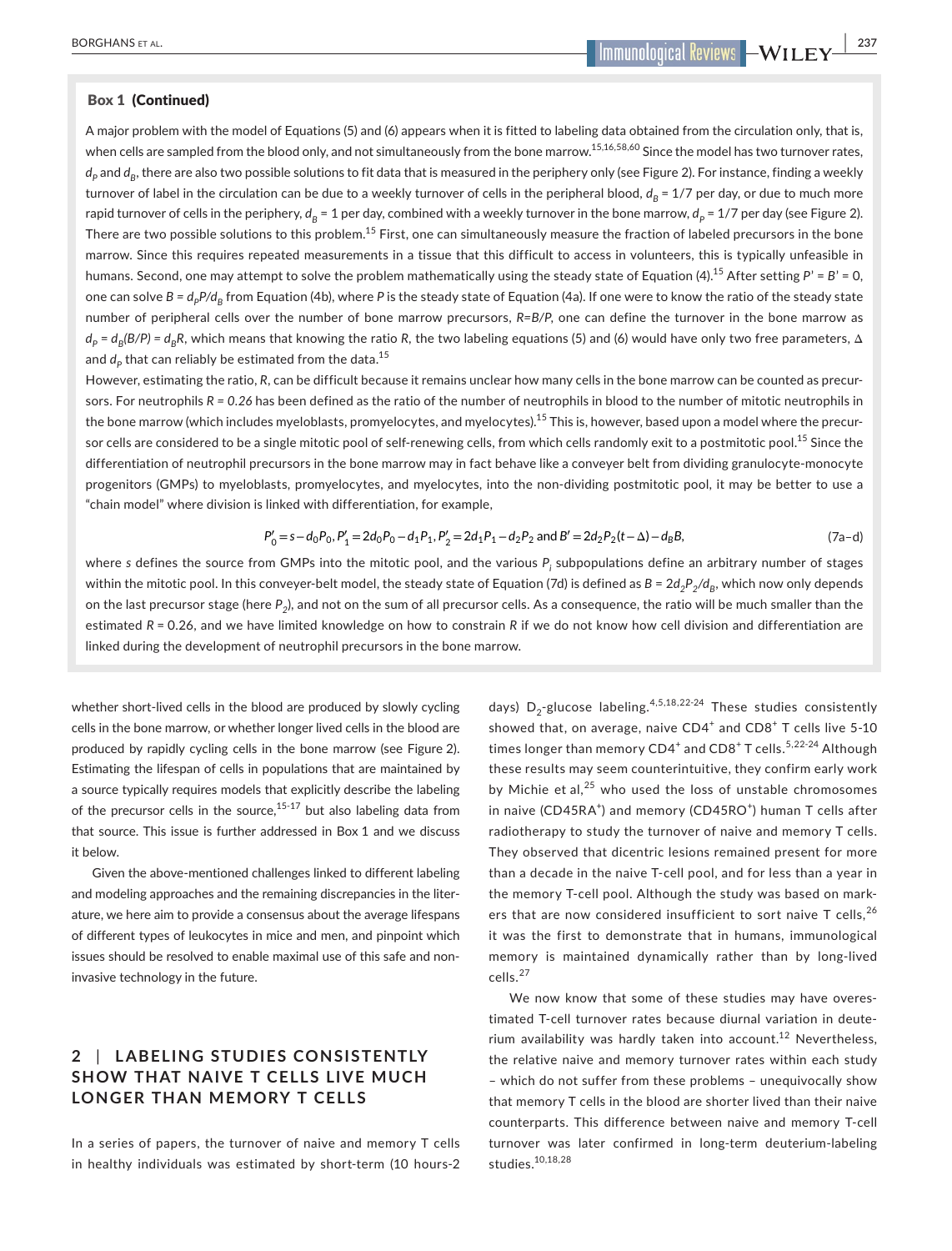

FIGURE 2 Labeling of the DNA of peripheral cells that are produced in the bone marrow. The dashed line depicts the fraction of labeled DNA in bone marrow precursors, *l<sub>p</sub>,* as described by Equation (5), and the heavy solid line plots the fraction of labeled DNA in cells in the circulation, I<sub>B</sub>, as described by Equation (6). Both equations were solved numerically for a labeling period of t<sub>end</sub> = 7 days, and in both panels the time delay is  $\Delta = 5$  days. In Panel (A) the turnover of precursor cells in the bone marrow is fast,  $d_p = 1$  per day, whereas that of their progeny in the circulation is slow,  $d_R = 1/7$  per day (ie, an expected lifespan of 1 week). In Panel (B) the turnover of precursor cells in the bone marrow is slow,  $d_p$  = 1/7 per day, and that of their progeny in the circulation is fast,  $d_B$  = 1 per day (ie, an expected lifespan of 1 day). Despite the large difference in turnover of the circulating cells in panels (A) and (B), the two labeling curves in the periphery (ie, the heavy solid lines) are very similar to each other, because both curves follow the slowest time scale in the chain

# **3** | **NAIVE T-CELL DYNAMIC S IN HUMANS AND MICE**

The first long-term deuterium-labeling study designed to estimate the average lifespan of naive  $CD4^+$  and  $CD8^+$  T cells in humans was published 15 years ago.<sup>18</sup> After 9 weeks of labeling, about 7% and 6% of the DNA of CD4<sup>+</sup> and CD8<sup>+</sup> naive (CD45RA<sup>+</sup>CD62L<sup>+</sup>) T cells was labeled. A simple exponential replacement model, *l*(*t*) = 1 − e*k*<sup>t</sup> , where *l*(*t*) is the observed fraction of labeled DNA and *k* is the replacement rate, suggested expected lifespans of 2.4 and 2.8 years for CD4<sup>+</sup> and CD8<sup>+</sup> naive T cells, respectively.<sup>20</sup> Because these volunteers were not followed after deuterium was withdrawn, we do not know how slowly these labeled naive T cells disappeared, which could have provided additional information on their expected lifespans.

One of our own long-term deuterium-labeling studies, which was published about a decade ago, reported that naive (CD45RO<sup>-</sup>CD27<sup>+</sup>) CD4<sup>+</sup> and CD8<sup>+</sup> T cells in young healthy human adults are expected to live for about 6 and 9.4 years, respectively.<sup>10</sup> In combination with very infrequent cell divisions, that is, about once every decade, $^{29}$ such long expected lifespans help to explain how naive T cells in healthy human adults are maintained for several decades even when thymic production has dramatically decreased.<sup>30,31</sup> The labeling data were originally fitted using the kinetic heterogeneity model with different turnover rates for unlabeled and labeled cells<sup>14</sup>; see Equation (1). Years later, when we started to use multi-exponential models (see Equation (2)), we found out that the data can also be described by a simpler kinetically homogeneous model<sup>20,28,32</sup> (ie, Equation  $(2)$ ) with  $n = i = 1$ ). In fact, the even slower death rate of labeled cells reported by Vrisekoop et al<sup>10</sup> was a consequence of fitting the data with the too complicated model, and our conclusion that recently

produced (ie, labeled) naive T cells are preferentially incorporated in the human naive T-cell pool was an overinterpretation. Importantly, the estimates for the expected lifespans of naive T cells were not affected by this.<sup>20,28,32</sup> In four of the healthy volunteers of the study by Vrisekoop et al,<sup>10</sup> deuterium enrichment in peripheral naive T cells was also determined 3-4 years after discontinuation of labeling.<sup>32</sup> The remaining deuterium enrichment level in these very longterm data points was perfectly in line with the predictions based on the data collected in the first year. Including these new data points from the healthy volunteers and fitting with an appropriate kinetically homogeneous model (ie, Equation (2) with *n*=*i*=1) revealed expected lifespans of CD4<sup>+</sup> and CD8<sup>+</sup> naive T cells of 5.5 (range: 3-9.1) and 9.1 (range:  $4.6$ -27) years, respectively.<sup>32</sup> Although it remains unclear why the estimates made by Hellerstein et  $a^{18}$  based on a very similar labeling approach were two- to threefold shorter than our own estimates, the presence of label in naive T cells 3-4 years after discontinuation of label administration  $32$  forms rather convincing evidence that individual naive T cells can survive for many years in healthy human adults.

## **3.1** | **Naive T cells in aging humans**

As thymic output is known to decline with age, several studies have addressed the question whether naive T cells have different dynamics in the elderly. Two studies reported very similar turnover rates of  $CD45RA<sup>+</sup>$  T cells in young and old individuals.<sup>23,33</sup> In our own  $D_2O$ labeling studies, we also found no statistically significant differences in the lifespans of CD4<sup>+</sup> naive (CD45RO<sup>-</sup>CD27<sup>+</sup>) T cells between healthy elderly and young adults. $^{28}$  The turnover rate of CD8 $^+$  naive T cells, in contrast, was threefold faster in elderly volunteers compared to young adults.<sup>28</sup> This difference was probably caused by a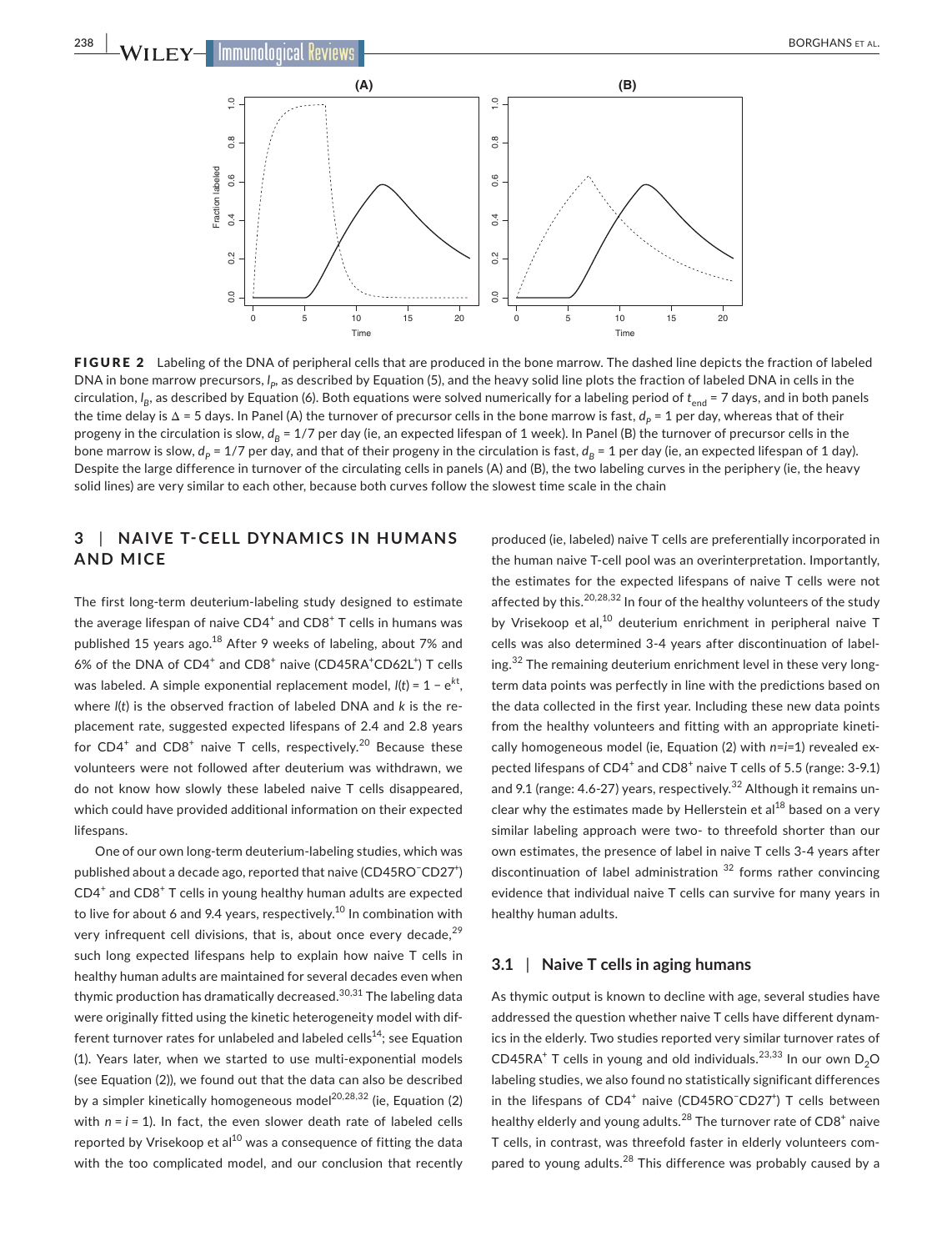relatively high percentage of  $CD95<sup>+</sup>$  T cells in the  $CD8<sup>+</sup>$  T-cell pools of aged volunteers. Although we classified these cells as naive based on the expression of CD27 and the lack of expression of CD45RO, they may have included highly dynamic cells such as stem-cell memory ( $T_{sCM}$ ) cells.<sup>34</sup> Indeed, based on their high Ki67 expression levels, these CD95<sup>+</sup> T cells turned out to divide much more frequently than their CD95<sup>−</sup> counterparts.<sup>28</sup> A more recent study, which performed 7 weeks of deuterium labeling and sorted naive  $CD4^+$  and  $CD8^+$ human T cells on the basis of CD27<sup>bright</sup>CD45RO<sup>−</sup>CCR7<sup>+</sup>CD95<sup>−</sup>, reconfirmed the very low levels of label incorporation of naive T cells and found no evidence for differences in the dynamics of naive T cells between young and old individuals. $34$  Taken together, there is no evidence for a homeostatic response in the naive T-cell pool to compensate for reduced thymic output in the elderly.<sup>28</sup>

## **3.2** | **Naive T-cell dynamics in mice**

In mice, the population dynamics of naive T cells have also been studied with long-term deuterium labeling.<sup>10,13,29,35</sup> In a single experiment that was designed to study the effect of the length of the labeling period, naive (CD44<sup>-</sup>CD62L<sup>+</sup>) T cells were labeled for 1, 4 or 8 weeks.<sup>13,35</sup> Fitting the data with the kinetic heterogeneity model of Equation (1),<sup>14</sup> the resulting estimate for the average turnover rate of naive T cells hardly depended on the labeling period $^{13}$  and was about 0.023 per day for CD4 $^{\mathrm{+}}$  and 0.018 per day for CD8 $^{\mathrm{+}}$  naive T cells, $^{13}$ translating into expected lifespans of 43 and 56 days, respectively. The pool of naive T cells in mice is thus a lot more dynamic than in humans.10,13,29,35 Another important difference between mouse and human naive T cells is that in mice the thymus remains largely responsible for the production of naive T cells throughout life, while in human adults, the majority of naive T cells are formed by peripheral division of naive T cells.<sup>29</sup>

As described above, deuterium-labeling data from human naive T cells tend to be described well by models for kinetically homogeneous cell populations, that is, assuming that all cells have the same turnover rate *d*. Interestingly, when labeling naive T cells in mice and fitting the data with the kinetic heterogeneity model of Equation  $(1)$ ,<sup>14</sup> we observed that the loss rate of labeled cells tended to decrease (albeit non-significantly,  $P = 0.07$  for  $CD4^+$  and  $P = 0.19$  for  $CD8<sup>+</sup>$  naive T cells) when the labeling period increased, $^{13}$  suggesting that the naive T-cell compartment in mice may nevertheless contain some kinetic heterogeneity. It has previously been suggested that the naive T-cell pool may be composed of short-lived recent thymic emigrants (RTE) and longer lived mature naive (MN) T cells.<sup>36,37</sup> In an attempt to estimate the turnover rates of RTE and MN T cells, we uniformly labeled all cells in mice using a prenatal labeling protocol: deuterium labeling of female mice was started before conception, and after birth of their pups, deuterium was given to their offspring until 16 weeks of age, after which the loss of label from the different cell populations of the offspring was followed. In addition, we performed transplantation of congenic thymus lobes in order to track the fate of naive T cells egressing from the (transplanted) thymus.35 These novel datasets were co-fitted with the 1, 4, and

 **BORGHANS ET AL. 239** 

8-week deuterium-labeling data using a mathematical model that allows part of the RTE to die before they mature into MN cells. We found no evidence for different death rates of RTE and MN T cells in the CD8<sup>+</sup> T-cell compartment, and fitting all data together using a kinetically homogeneous model (ie, Equation (1) with *n* = *i* = 1), we estimated that naive CD8<sup>+</sup> T cells have a turnover rate of .014 (95% confidence interval [CI]: 0.011-0.017) per day, translating into an expected lifespan of 70 (95% CI: 59-91) days. In contrast, in the CD4<sup>+</sup> naive T-cell compartment, the death rate of RTE (ie, 0.046 (95% CI: 0.028-0.081) per day) was threefold larger than the loss rate of MN T cells (ie, 0.015 (95% CI: 0.011-0.019) per day), and about half of the naive CD4<sup>+</sup> T cells were estimated to be RTE.<sup>35</sup> Since CD4<sup>+</sup> RTE are expected to gradually mature into MN T cells, thereby gradually decreasing their death rate, it would be better to model the naive CD4<sup>+</sup> T-cell population as a continuum and not as two discrete subpopulations. Nevertheless, these analyses suggest that CD4<sup>+</sup> RTE have a life expectancy of just 3 weeks (95% CI: 12-36 days), and that only an estimated 27% of them mature into naive T cells with a life expectancy of 2-3 months. The resulting overall life expectancy of CD4<sup>+</sup> naive T cells of  $1/(0.5 \times 0.046 + 0.5 \times 0.015) = 33$  days is shorter than that of CD8<sup>+</sup> naive T cells, which is in good agreement with other mouse studies  $^{13,29,38}$  as well as human studies.  $^{10,28,32}$ 

Hogan et al<sup>38</sup> suggested that the MN CD4<sup>+</sup> and CD8<sup>+</sup> T-cell pools in mice have another layer of kinetic heterogeneity, in that most cells are readily replaced by new RTE, while a subpopulation of long-lived "incumbent" cells are resistant to displacement by RTE and maintain themselves by peripheral division (with interdivision times of 167 and 213 days for  $CD4^+$  and  $CD8^+$  naive T cells, respectively, estimated with a model for Ki67 expression). Our data were also suggestive for the existence of such long-lived cells within the CD8<sup>+</sup> MN T-cell pool, as a relatively high enrichment of CD8<sup>+</sup> naive T cells was retained during the de-labeling phase of the prenatal labeling experiments. Since this long tail was absent from the CD4<sup>+</sup> prenatal labeling data, the existence of similarly long-lived CD4<sup>+</sup> naive T cells could not be confirmed.<sup>35</sup>

Summarizing, naive T cells have expected lifespans of 6-9 years in humans (see Table 1) and 2-3 months in mice. In human adults, naive T cells divide very infrequently to maintain the population at a relatively stable level, and to prevent a major loss of repertoire diversity despite a dramatic decline in thymic output.<sup>28,39</sup> In mice, naive T cells are a lot more dynamic and most naive T cells are produced by the thymus throughout life.<sup>29</sup>

# **4** | MEMORY T-CELL DYNAMICS IN **HUMANS AND MICE**

The life expectancy of circulating human CD45RO<sup>+</sup> memory T cells has been estimated in 9-week deuterium-labeling experiments.<sup>10,13,18</sup> Hellerstein et al<sup>18</sup> observed 17% enrichment in the CD4<sup>+</sup> and CD8<sup>+</sup> memory T-cell pools after 63 days of labeling. Using their precursor-product relationship, that is, 0.17 = 1 − e*−k*63, this translates into an expected lifespan of 1/*k* = 340 days for both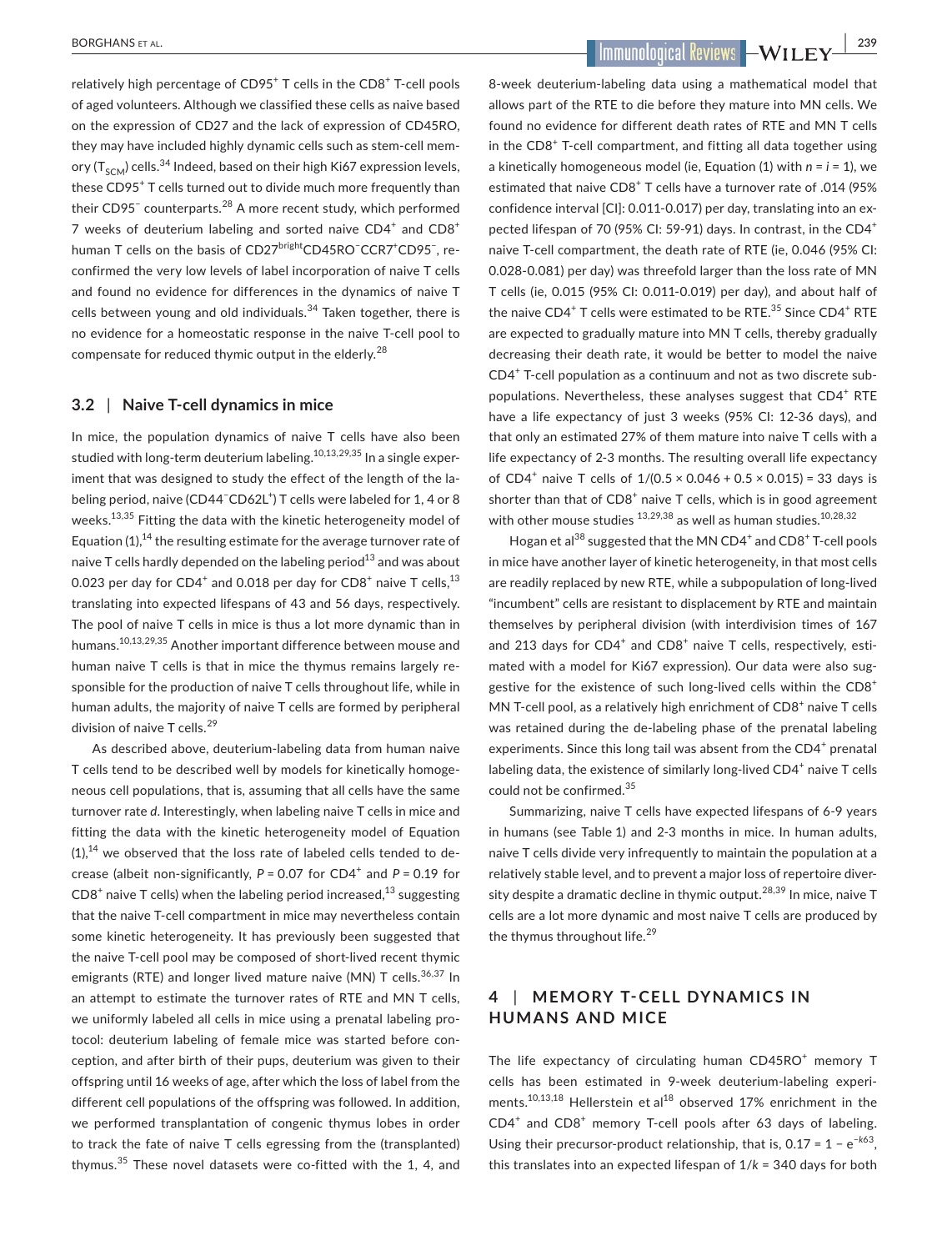| <code>TABLE 1 <math>\,</math> Lifespan</code> estimates of different types of leukocytes $^1$ |
|-----------------------------------------------------------------------------------------------|
|                                                                                               |

| Human          | Subset                    | <b>Markers</b>                                                           | <b>Estimate</b>                          | <b>Refs</b>  |
|----------------|---------------------------|--------------------------------------------------------------------------|------------------------------------------|--------------|
| T cells        | Naive CD4+                | CD45RO <sup>-</sup> CD27 <sup>+</sup>                                    | 5.5 yrs (range: 3-9.1)                   | [10, 28, 32] |
|                |                           | CD45RA <sup>+</sup> CD62L <sup>+</sup>                                   | $2.4$ yrs                                | $[18]$       |
|                | Naive CD8 <sup>+</sup>    | CD45RO <sup>-</sup> CD27 <sup>+</sup>                                    | 9.1 yrs (range: 4.6-27)                  | [10, 28, 32] |
|                |                           | CD45RA <sup>+</sup> CD62L <sup>+</sup>                                   | $2.8$ yrs                                | $[18]$       |
|                | Memory CD4+               | $CD45RO+$                                                                | 164 d (range: 71-500)                    | $[13]$       |
|                |                           | All T cells except CD45RA <sup>+</sup> CD62L <sup>+</sup>                | 340 d                                    | $[18]$       |
|                |                           | CD45RO <sup>+</sup> CD25 <sup>-</sup>                                    | 34 d (range based on SD: 21.6-81)        | $[33]$       |
|                | Memory CD8 <sup>+</sup>   | $CD45RO+$                                                                | 157 d (range: 113-231)                   | $[13]$       |
|                |                           | All T cells except CD45RA <sup>+</sup> CD62L <sup>+</sup>                | 340 d                                    | $[18]$       |
|                | $T_{CM}$                  | CD8 <sup>+</sup> CD45RA <sup>-</sup> CCR7 <sup>+</sup> CD28 <sup>+</sup> | 127 $d^2$ (range based on SD:<br>92-200) | $[40]$       |
|                | $T_{EM}$                  | CD45RA <sup>-</sup> CCR7 <sup>-</sup> CD28 <sup>+/-</sup>                | 56 $d2$                                  | $[40]$       |
|                |                           | CD45RA <sup>-</sup> CCR7 <sup>-</sup> CD28 <sup>-</sup>                  | 84 d <sup>2</sup>                        | $[40]$       |
|                | $T_{SCM}$                 | CD27brightCD45RO <sup>-</sup> CCR7 <sup>+</sup> CD95 <sup>+</sup>        | 50 d (IQR: 27-62)                        | $[34]$       |
|                | $\mathsf{T}_{\text{reg}}$ | CD4 <sup>+</sup> CD45RO <sup>+</sup> CD25hi                              | 12 d (range based on SD: 9.5-16.4)       | $[33]$       |
|                | $\gamma\delta$            |                                                                          | 192 d (range: 83-714)                    | $[28]$       |
| <b>B</b> cells | Total                     |                                                                          | 52 d (range based on SD: 34-111)         | $[51]$       |
|                |                           |                                                                          | 76 d (range based on SD: 47-208)         | $[52]$       |
|                | Naive                     | CD27                                                                     | 217 d (range based on SD:<br>$135 - 556$ | $[51]$       |
|                |                           | IgM <sup>+</sup> CD27 <sup>-</sup>                                       | 435 (range: 278-625)                     | $[28]$       |
|                | Memory                    | $CD27+$                                                                  | 38 d (range based on SD: 24-93)          | $[51]$       |
|                |                           | IgM <sup>-</sup> CD27 <sup>+</sup>                                       | 44 d (range: 26-238)                     | $[28]$       |
|                | Natural effectors         | $lgM+CD27+$                                                              | 213 d (range: 143-283)                   | $[28]$       |
| Neutrophils    |                           |                                                                          | 19 $hr^3$ or 4.3 d                       | $[15]$       |
| Monocytes      | <b>CM</b>                 | CD14 <sup>++</sup> CD16 <sup>-</sup>                                     | 0.36 or 2.5 d                            | $[16]$       |
|                |                           | CD14 <sup>+</sup> CD16 <sup>-</sup>                                      | 1 d (SE: 0.26)                           | $[17]$       |
|                | IM                        | $CD14^{++}CD16^+$                                                        | 0.9 <sub>d</sub>                         | $[16]$       |
|                |                           | $CD14^+$ CD $16^+$                                                       | 4.3 d (SE: 0.36)                         | $[17]$       |
|                | <b>NCM</b>                | CD14 <sup>+</sup> CD16 <sup>++</sup>                                     | 2.3 <sub>d</sub>                         | $[16]$       |
|                |                           | CD14 <sup>lo</sup> CD16 <sup>+</sup>                                     | 7.4 d (SE: 0.53)                         | $[17]$       |

 $^{\rm 1}$ The table does not cover all deuterium-labeling estimates from the literature. We have included neither D $_2$ -glucose labeling studies that included the night (for reasons mentioned in the main text), nor naive T-cell estimates based on CD45RA only, nor D<sub>2</sub>O labeling studies for neutrophils.

 $<sup>2</sup>$ Note that the average half-lives reported by Ladell et al<sup>40</sup> are slightly different, which is probably due to the fact that averaging turnover rates to</sup> compute an average half-life is not the same as averaging half-lives computed from turnover rates.

 $^3$ The optimum favored by Lahoz-Beneytez et al. $^{15}$ 

 $CD4^+$  and  $CD8^+$  memory T cells. The Vrisekoop et al data<sup>10</sup> were first fitted with the kinetic heterogeneity model (see Equation  $(1)$ ).<sup>14</sup> Correcting for potential saturation effects by re-fitting these data with a multi-exponential model that explicitly describes kinetically different subpopulations (see Equation (2) and Figure 1), resulted in significantly better fits, and yielded average lifespans of 164 (range: 71-500) days, and 157 (range: 113-231) days for  $CD4^+$  and  $CD8<sup>+</sup>$  memory T cells, respectively.<sup>13</sup> It is difficult to predict to what extent the estimates from Hellerstein et al<sup>18</sup> suffered from saturation effects, which could have led to an underestimation of memory T-cell turnover rates. We therefore conclude that on average,

circulating memory T cells have a life-expectancy of months rather than weeks or years, again suggesting that long-lasting T-cell memory is due to relatively short-lived memory cells that maintain themselves by cell division.<sup>25,27</sup> Several studies have shown that the lifespan of memory T cells is remarkably similar between young and old individuals.<sup>23,33</sup>

## **4.1** | **Memory T-cell subsets**

In fact, the CD45RO<sup>+</sup> memory T-cell population consists of various phenotypically defined subpopulations, such as central memory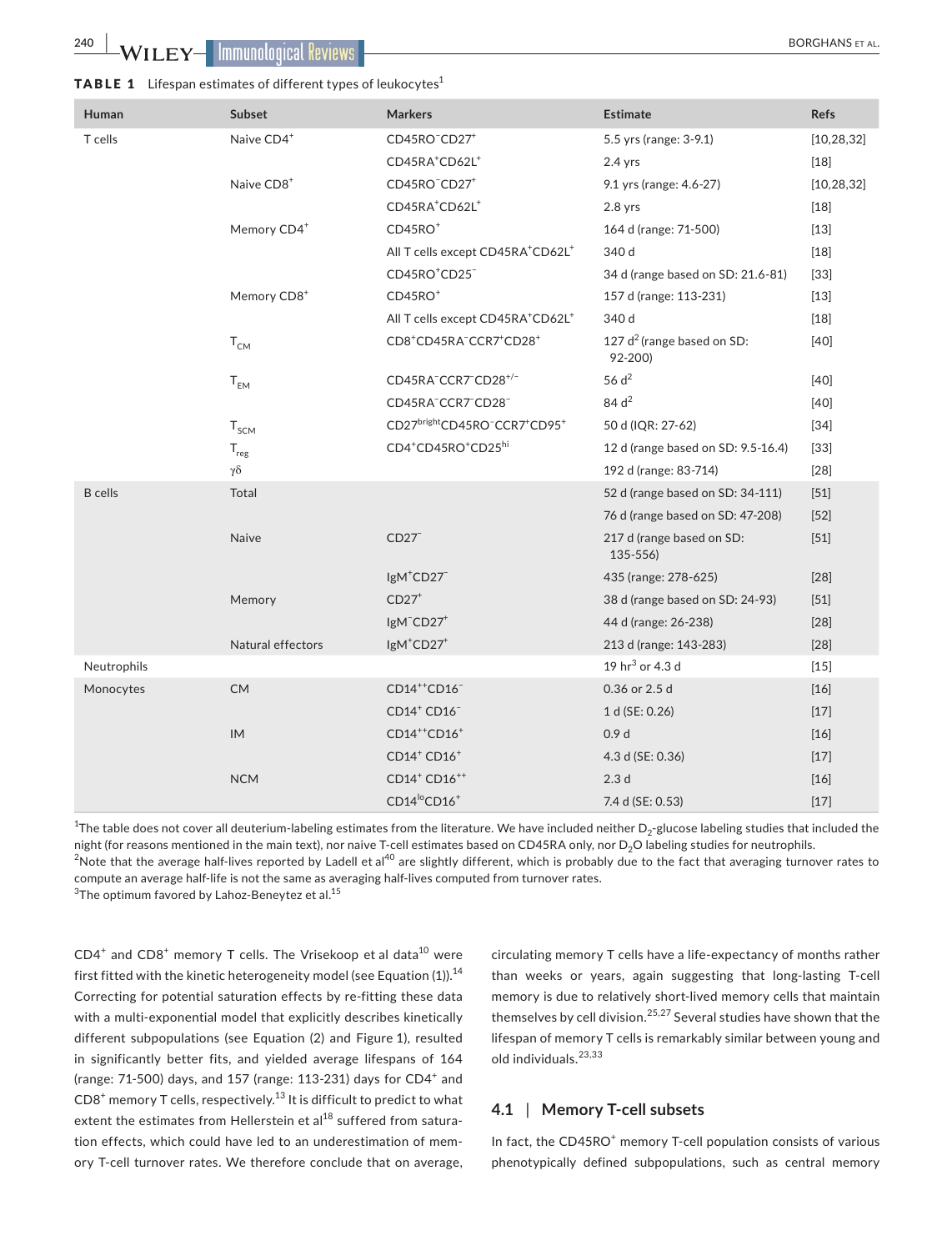$(T<sub>CM</sub>)$  cells, effector memory  $(T<sub>FM</sub>)$  cells, and effector  $(T<sub>FFF</sub>)$  cells, which may all have different kinetics. Cells in the memory T-cell pool may also differ in the extent to which they are re-stimulated by their cognate antigens; some may be "true" memory T cells specific for pathogens that have been cleared a long time ago, while others may be chronically stimulated by latent viruses, food antigens, or bacterial antigens from the microbiome. The turnover of different subsets of memory T cells has been addressed in both short-term<sup>22</sup> and long-term  $34,40$  deuterium-labeling studies. When, in a 1-day  $D_2$ glucose labeling study, cells were sorted into CD4<sup>+</sup>CD45RA<sup>+</sup>CCR7<sup>+</sup> naive (T<sub>N</sub>), CD4<sup>+</sup>CD45RO<sup>+</sup>CCR7<sup>+</sup> T<sub>EM</sub>, and CD4<sup>+</sup>CD45RO<sup>+</sup>CCR7<sup>-</sup>  ${\sf T}_{\mathsf{CM}}$  cells, it was shown that CD4 $^+$  T<sub>EM</sub> cells turn over threefold faster than their  $T_{CM}$  counterparts, and more than 20-fold faster than naive  $CD4^+$  T cells,  $^{22}$  which is in line with what was found in later long-term deuterium-labeling studies.

Ladell et al<sup>40</sup> performed 7 weeks of  $D_2O$  labeling in four healthy controls to study the average lifespans of  $\mathsf{CD8}^+$   $\mathsf{T}_{\mathsf{CM}}$  and  $T_{EM}$  cells. The turnover rate of these cell types was computed from the exponential loss rate between two late samples from the de-labeling curve (week 10 and 18). Samples were taken late to guarantee that deuterium had been washed out from the body water. Assuming that these populations are kinetically homogeneous, this single exponential model translated into a loss rate of CD45RA<sup>−</sup>CCR7<sup>+</sup>CD28<sup>+</sup> T<sub>CM</sub> cells in healthy controls of 0.0079 (with a standard deviation (SD) of 0.0029) per day, that is, an average lifespan of 127 (range based on the SD of the loss rate: 92-200) days. For CD45RA<sup>−</sup>CCR7<sup>−</sup>CD28<sup>+/−</sup> and CD45RA<sup>−</sup>CCR7<sup>−</sup>CD28<sup>−</sup> T<sub>EM</sub> cells, Ladell et al<sup>40</sup> reported average turnover rates of 0.0177 (SD: 0.0217) and 0.0119 per day, translating into average lifespans of 56 and 84 days, respectively. These findings confirm the earlier finding that CD8 $^{\rm +}$  T<sub>EM</sub> have shorter lifespans than T<sub>CM</sub><sup>22</sup> although standard deviations on the estimated parameters were large. Ladell et al<sup>40</sup> were able to recover labeled  $T_{EMRA}$  cells in only one of the healthy controls; the data obtained from that individual suggested that cells in this subpopulation are very long-lived.

It is important to note that the interpretation of the above labeling data of memory T-cell subsets is difficult because there is a whole differentiation pathway underlying the formation of memory cells. Cells may become labeled when dividing in one subpopulation of the memory pool and subsequently mature into a labeled member of a memory T-cell subset that is hardly dividing. When treating different memory T-cell subsets as independent subsets, one may therefore misinterpret the dynamics of the different cells. The exact differentiation pathway, which is often assumed to go from  $T_N$  via stem cell memory ( $T_{SCM}$ ),  $T_{CM}$ , and  $T_{FM}$  to  $T_{FFF}$  cells,<sup>41</sup> is still debated. It may depend on the tissue location of the cells <sup>42</sup> and in fact mature phenotypes may even dedifferentiate into earlier phenotypes,<sup>43</sup> further complicating the interpretation of the data.

## **4.2** | **Stem-cell memory T cells**

Recently, Ahmed et  $a^{34}$  performed a 7-week deuteriumlabeling study, sorting  $CD4^+$  and  $CD8^+$  human T cells into

 **BORGHANS ET AL. 241** 

CD27<sup>bright</sup>CD45RO<sup>−</sup>CCR7<sup>+</sup>CD95<sup>−</sup> naive T cells, CD27<sup>bright</sup>CD45RO<sup>−</sup>  $CCR7$ <sup>+</sup>CD95<sup>+</sup> T<sub>SCM</sub> T cells, CD45RA<sup>+</sup>CD45RO<sup>+</sup> transitional memory  $(\mathsf{T}_{\mathsf{TM}})$  T cells, and CD45RA ${}^-$  memory CD4 ${}^+$  and CD8 ${}^+$  T cells. The data were fitted with various alternative models for the differentiation of these subsets (similar to Equations (4)-(6) in Box 1).  $T_{SCM}$  cells were found to accumulate more deuterium than  $T_{TM}$  cells and CD45RA<sup>-</sup> memory T cells. Based upon the modeling, it was concluded that  $T<sub>SCM</sub>$  cells form a self-renewing population with rapid turnover, that is, with an average lifespan of 50 days (interquartile range (IQR): 27- 62 days), which is at least threefold faster than the average lifespan of about 160 days in the human memory T-cell pool.<sup>13</sup> This rapid subset of  $T_{SCM}$  cells comprises 2%-3% of the circulating T-cell pool.<sup>44</sup>

## **4.3** | **Regulatory T cells**

Vukmanovic-Stejic et al<sup>33</sup> labeled four young adults and four elderly volunteers for 10 hours with  $D_2$ -glucose, to study the mechanisms whereby CD4<sup>+</sup> regulatory T cells (Treg) are maintained in healthy people. When CD4<sup>+</sup> T cells were sorted into CD45RO<sup>+</sup>CD25<sup>hi</sup> "Treg" cells (which had very high levels of FOXP3 expression) and CD45RO<sup>+</sup>CD25<sup>-</sup> memory T cells, they found in all volunteers that the Treg population became most strongly enriched in deuterium. They found average lifespans (based on the kinetic heterogeneity model (Equation  $(1)^{14}$ ) of 12 days (range based on SD: 9.5-16.4 days) for Treg cells and 34 days (range based on SD: 21.6-81 days) for memory T cells, suggesting that Treg cells turnover very rapidly, at a time scale of about 2 weeks. These estimated lifespans of memory T cells are unexpectedly short when compared to the other studies reviewed above. Since volunteers were labeled for 10 hours only, this study is not expected to suffer from underestimation of deuterium availability during the night, $12$  and the reasons underlying this difference remain unresolved.

Based on the deuterium enrichment curves, Vukmanovic-Stejic et al<sup>33</sup> propose that Treg cells are highly dynamic and are maintained by extensive proliferation, either as Treg cells, or as memory cells differentiating into Treg cells. Indeed, they found that labeled (ie, recently formed) Treg cells are lost very rapidly. The short lifespan of Treg cells was further supported by their low expression of the antiapoptotic molecule Bcl-2, and their high susceptibility to apoptosis.<sup>33</sup> Because the repertoire of Treg cells largely overlapped with that of CD4<sup>+</sup> memory T cells, they proposed a model where a fraction of the memory T cells that are triggered to divide by persistent antigen develop into short-lived Treg cells, which die rapidly when their cognate antigen disappears.33,45

## **4.4** | **Cognate memory T cells**

There is some discussion in the literature as to whether T cells with a memory phenotype (such as the ones discussed above) are always true memory cells. For example, HIV-specific T cells with a memory phenotype are abundant in HIV-naive individuals,<sup>46</sup> and in naive specific-pathogen free (SPF) mice, T cells with a memory phenotype are formed very early in life.<sup>29,35</sup> Secondly, within the pool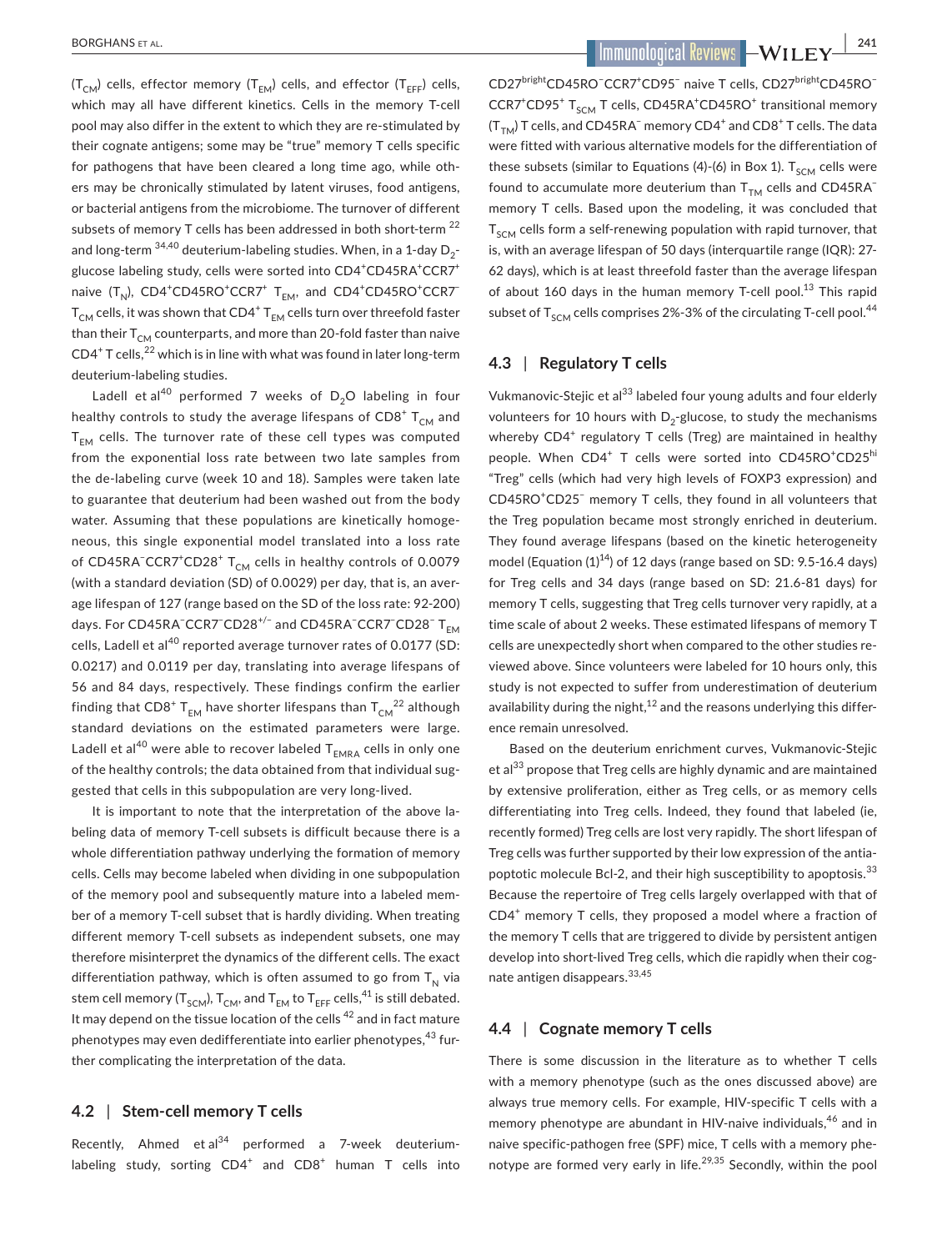**242 WILEY-IMMUNOLOGICAL REVIEWS** 

of true memory T cells, there will be cells that chronically respond to persisting antigens and cells that are no longer exposed to their cognate antigen. Since all these memory T cells share the same phenotypic markers, the lifespan of each of these types of memory cells remained unknown. Recently, Akondy et al<sup>47</sup> reported on a long-term deuterium-labeling study to investigate the dynamics of cognate memory T cells in volunteers vaccinated against yellow fever (YF). The investigators were able to determine the deuterium enrichment in a relatively small CD8<sup>+</sup> memory tetramer<sup>+</sup> T-cell pool specific for this virus. In the memory phase, that is, 4-9 months after vaccination, YF-specific CD8<sup>+</sup> memory T-cell numbers were declining slowly, at a rate of 0.0057 per day. The fraction of labeled DNA in the cells during the same memory phase was also declining slowly due to the dilution of label by cell division, at an estimated rate of 0.0015 per day. Combining this rate of cell division with the net loss rate of the YV-specific T-cell population revealed a death rate of YV-specific memory T cells of 0.0057 + 0.0015 = 0.0072 per day, which corresponds to an expected lifespan of 139 days.<sup>47</sup> This longevity lies well within the range of the above-mentioned expected lifespan (157, range: 113-231 days) of bulk CD8 $^{\mathrm{+}}$  memory T cells in steady state. $^{13}$ 

A major new finding was that—despite the average lifespan of YV-specific memory T cells of about 4 months—a large population of labeled memory cells persisted for years after vaccination, and that these persisting cells had a quiescent phenotype with features of stem-cell-like and effector-like memory CD8<sup>+</sup> T cells.<sup>47</sup> The latter finding suggests that either  $CDB<sup>+</sup>$  memory T cells slowly increase their longevity by becoming more quiescent over time, or that the population of antigen-specific  $CDB<sup>+</sup>$  memory T cells is kinetically heterogeneous, with the most quiescent subset becoming more predominant over time because they survive longer.<sup>47</sup> Another major new finding was that YV-specific memory cells had a very long intermitotic interval of 1/0.0015=666 days, that is, longer than their life expectancy. The authors proposed that the much shorter intermitotic times of bulk memory-phenotype T cells that have previously been reported are probably due to continuous stimulation by antigens.<sup>47</sup> A 10-hour D<sub>2</sub>-glucose labeling study in 3 CMV-seropositive individuals suggested that even CMV-specific CD8<sup>+</sup> T cells, which are thought to be continuously exposed to their cognate antigen, had a longer life expectancy and longer intermitotic times than bulk memory CD8<sup>+</sup> T cells, which led the authors to conclude that the CMV-specific memory T-cell pool is expanding over time due to the accumulation of long-lived cells, and not due to ongoing rapid T-cell proliferation.48 Future studies into the dynamics of memory T cells specific for different antigens, varying from those that are continuously presented to those that have disappeared from the body, are needed to gain more insight into how (desirable and undesirable) long-term memory T-cell responses against pathogens and self antigens are maintained.

## **4.5** | **Memory T cells in mice**

In analogy to naive T cells, which are a lot more dynamic in mice than in humans, our  $D_2O$  labeling studies have shown that mouse memory

T cells in mice are a lot more dynamic than memory T cells in humans, and also more dynamic than mouse naive T cells. Using a multiexponential model (Equation (2)) to simultaneously fit deuteriumlabeling data from mice that were labeled for 1, 4, or 8 weeks or prenatally yielded expected lifespans of 14.8 (95% confidence interval (CI): 11.4-15.4) days for CD4<sup>+</sup> and 20.1 (95% CI: 11.7-22.0) days for  $CDB^+$  memory ( $CD44^+$ ) T cells.<sup>13</sup> These estimates are remarkably similar to those obtained by Younes et al. $49$  who compared the turnover of lymphocytic choriomeningitis virus (LCMV)-specific CD4<sup>+</sup> memory T cells to that of CD4<sup>+</sup> "memory-phenotype" cells of unknown specificity using BrdU labeling. Of the memory-phenotype cells, 35% had picked up BrdU after 3 days and 60% after 10 days of labeling, which translates into an expected lifespan of 2-3 weeks. $^{20}$ The LCMV-specific CD4<sup>+</sup> T cells in contrast, divided approximately once every 50 days, suggesting that memory-phenotype CD4+ T cells in mice (in line with what was observed for CD8<sup>+</sup> T cells in humans  $47$ ) divide more frequently than "true" memory T cells in the absence of their cognate antigen.

Interesting data on the maintenance of cognate memory T cells in mice were provided by an experiment in which carboxyfluorescein succinimidyl ester (CFSE)-labeled LCMV-specific CD8<sup>+</sup> memory T cells, obtained 60 days after an acute infection with LCMV, were transferred into LCMV-naive recipient mice. $50$  These cognate CD8<sup>+</sup> memory T cells were maintained at stable levels, and by modeling the slow CFSE dilution it was shown that the self-renewal of the memory T cells was accurately described by a Poisson process whereby individual memory T cells were involved in a single cell-division with an average inter-mitotic interval of 50 days.<sup>50</sup> Remarkably, data on unsorted CD8<sup>+</sup> memory T cells from LCMV-immune mice, which were CFSE labeled and transferred to LCMV-naive recipient mice, suggested that this slow stochastic renewal process was independent of the antigen specificity, as these cells were diluting CFSE at approximately the same rate. However, it remains unknown which fraction of these unsorted CD8<sup>+</sup> memory T cells were specific for LCMV, and hence true memory T cells.

Summarizing, in both mice and men, the majority of the circulating memory T cells are relatively short-lived. $13,49,50$  In mice, cognate memory T cells maintain themselves by single self-renewal divisions occurring approximately every 50 days. In humans, part of the circulating memory T cells are quiescent and long-lived, $47$  but it remains to be investigated what part of the memory T-cell pool is quiescent, how long-lived these cells are, and how this depends on the nature of the antigen and the location of the memory cells. See Table 1 for an overview of the absolute lifespans of human T cells reviewed above.

## **5** | **B-CELL TURNOVER**

A handful of in vivo deuterium-labeling studies have been performed to investigate how long-term B-cell memory is maintained. The very first study reporting on B-cell turnover in humans using in vivo deuterium labeling was Macallan et al, $51$  who studied the kinetics of total, naive (CD19<sup>+</sup>CD27) and memory (CD19<sup>+</sup>CD27<sup>+</sup>) B cells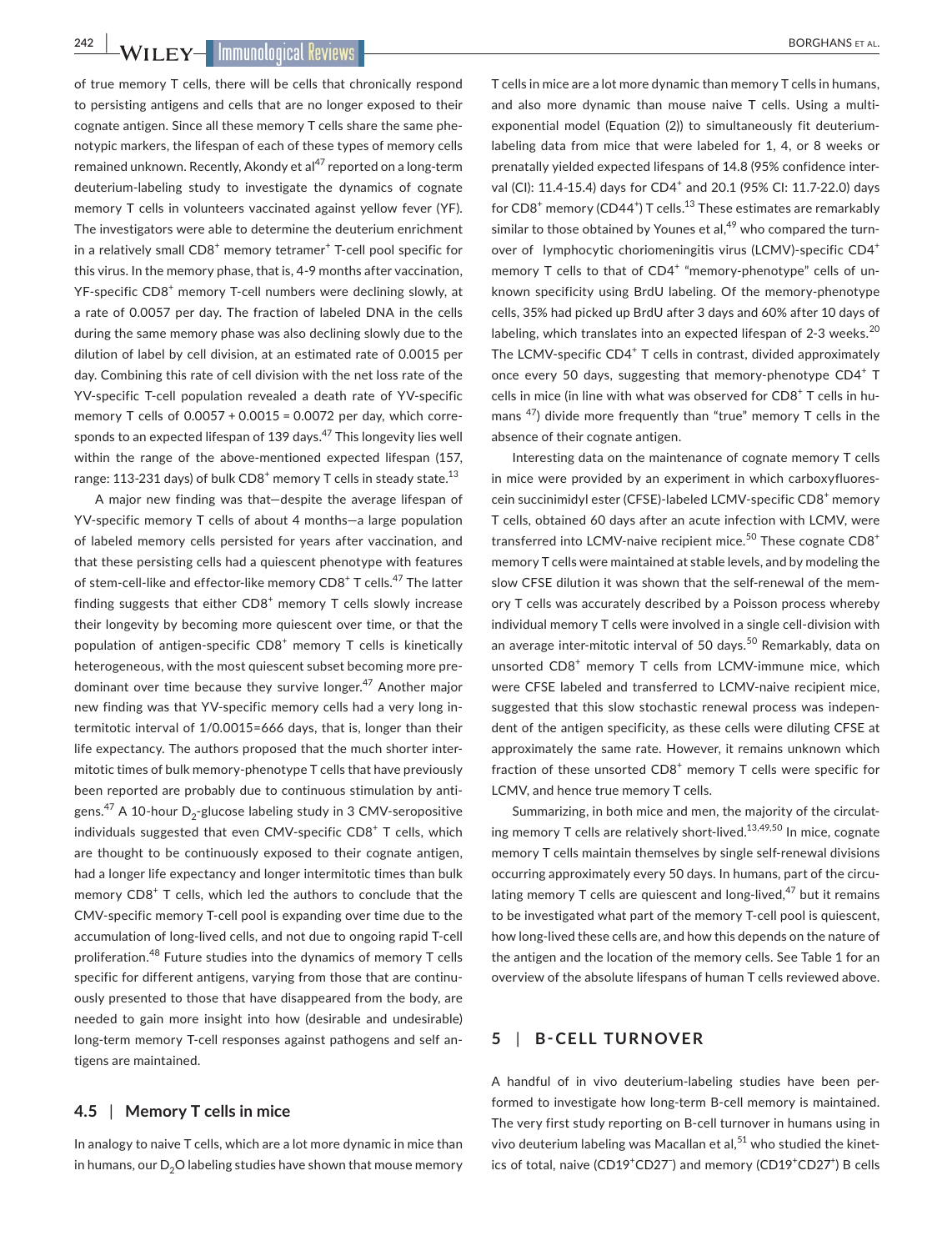in young and elderly healthy individuals using a 24-hours intravenous D<sub>2</sub>-glucose labeling protocol and using the kinetic heterogeneity model proposed by Asquith et al<sup>14</sup> (Equation (1)) to interpret the data. The labeling kinetics of the total B-cell pool were surprisingly variable between individuals and differed more between individuals of the same age group than between young and elderly individuals.<sup>51</sup> In young adults, the total B-cell pool had an average turnover rate of 0.0193 per day, translating into an average lifespan of 52 days (range based on the SD of the average turnover rate: 34-111 days). Estimates in older individuals were not significantly different, with an estimated average lifespan of 65 days (range 35-500 days). The turnover rate of naive B cells (0.0046 per day, yielding an average lifespan of 217 days (range 135-556 days)), was much longer than that of memory B cells (0.0266 per day, ie, an average lifespan of 38 days (range  $24-93$  days)).<sup>51</sup> This study thereby gave the important insight that—in analogy to T cells—the memory B-cell population in the blood is maintained dynamically, not by cellular longevity. Indeed, of the two subpopulations, the naive B cells are the ones that proliferate relatively infrequently. Once activated, they undergo rapid proliferation, class switching, and somatic hypermutation and the resulting memory B-cell population is maintained as a pool of proliferating cells.<sup>51</sup>

The turnover rate of total B cells based on this 24-hour  $D_2$ glucose labeling study was similar to the estimate reported in a later study based on 10 hours of oral  $D_2$ -glucose labeling, which reported a turnover rate of 0.0131 per day, translating into an average lifespan of 76 days (range based on the SD of the turnover rate: 47-208 days).<sup>52</sup> Also our own long-term (9-weeks)  $D_2O$  labeling study, which interpreted the data by fitting a multi-exponential model (Equation (2)), yielded similar turnover rates.<sup>28</sup> We found an average lifespan of 435 days (range: 278-625) for naive (IgM<sup>+</sup>CD27<sup>-</sup>), 44 days (range: 26-238) for memory (IgM<sup>−</sup>CD27<sup>+</sup>), and 213 days (range: 143-283) for natural effector (IgM<sup>+</sup>CD27<sup>+</sup>) B cells in young individuals. The estimates in older individuals were not significantly different.<sup>28</sup>

Despite the rather unambiguous results of these studies, they do not exclude the possibility that long-lived B cells contribute to the maintenance of long-term memory. Indeed, all the above studies were based on B cells isolated from human blood, and it is thought that long-term B-cell memory is in large part due to the long-term maintenance of plasma cells in the bone marrow.53,54 Based on BrdU-labeling experiments in mice  $53$  and rhesus macaques,  $55$  these bone marrow plasma cells are thought to maintain themselves by cellular longevity, not by continuous renewal.

## **6** | **NEUTROPHILS**

Relative to B cells and T cells, neutrophils are known to be very short-lived cells. Based on radioactive tracers and adoptive transfer of cells, it has been estimated that neutrophils have a residence time of 4-18 hours in the blood (as reviewed in  $15,56$ ). These results may have been confounded by direct effects from high-energy radioactive tracers, and by altered cell death or migration, particularly

 **BORGHANS ET AL. 243** 

because neutrophils are very susceptible to apoptosis and altered cell trafficking upon ex vivo manipulation.<sup>56</sup> Since deuterium labeling does not have any of these side effects, it seems to be the ideal way to study the neutrophil residence time in peripheral blood.

The residence time of neutrophils in the blood has indeed been investigated in several in vivo deuterium-labeling studies.<sup>15,57</sup> The interpretation of the data is not trivial, however, and has raised quite some discussion.<sup>15,58-60</sup> There is consensus that neutrophils are produced by cycling precursor cells in the bone marrow, which enter a postmitotic pool, from which they enter the circulation after a time delay of 5 to 6 days. Neutrophils are subsequently thought to egress from the blood to enter peripheral tissues, may die and may even return to the bone marrow. The discussion revolves around the question how long neutrophils reside in the blood.

Labeling volunteers for 9 weeks with  $D_2O$ , Pillay et al<sup>57</sup> observed that the fraction of labeled DNA of neutrophils taken from the blood declined on a time scale of a few days, that is, much more slowly than the 4-18 hours loss rate estimated previously.<sup>15,56</sup> Fitting the data with a one-compartment model resembling Equation (2), with  $n = i = 1$ , we reported that human neutrophils reside in the blood for 5-6 days (and in the postmitotic pool for almost 6 days). A major problem associated with interpreting labeling data from cells that are produced in another compartment, here the bone marrow, is that this involves at least two timescales: (a) the division rate of cells in the bone marrow, and (b) the loss rate of cells in the circulation.<sup>15,58,60</sup> Thus, the slow time scale observed by Pillay et al<sup>57</sup> could in fact reflect a slow division rate of neutrophil precursors in the bone marrow, in combination with rapid turnover of neutrophils in the circulation (see Figure 2 for an example).

As mentioned above and explained in Box 1, the interpretation of deuterium-labeling data from cells that are produced elsewhere, here the bone marrow, requires mathematical models with at least two compartments, each having their own turnover rate (see Equations (4)-(6)). Considering the bone marrow as the compartment where precursor cells are produced by cell division, at a rate  $d_p$ , and the blood as the compartment where they are lost, at a rate  $d<sub>p</sub>$ , the labeling curve in the blood will be dominated by the slowest of these two rates.<sup>20,58</sup> Fitting such a two-compartment model to the data obtained from the blood  $57$  yields two solutions: one with a relatively fast turnover rate of neutrophils in the bone marrow and a slow rate in the periphery, and another one with a relatively slow turnover rate in the bone marrow and a rapid rate in the blood (see Figure 2). Using a one-compartment model, we missed the latter solution.<sup>57</sup>

Lahoz-Beneytez et al $^{15}$  collected novel data using the more rapid, and thereby more appropriate, compound  $D_2$ -glucose. Since  $D_2$ -glucose was given for a maximum of 10 hours during daytime,  $15$ deuterium availability could be estimated well. By fitting a twocompartment model similar to Equations (4)-(6) to the experimental data, they indeed found the two optima described above, which both fitted the deuterium data well. In an attempt to decide which of the two solutions is the correct one, they estimated the ratio between the number of circulating neutrophils (*B*) and the number of dividing neutrophil precursors in the bone marrow (*P*, see Equation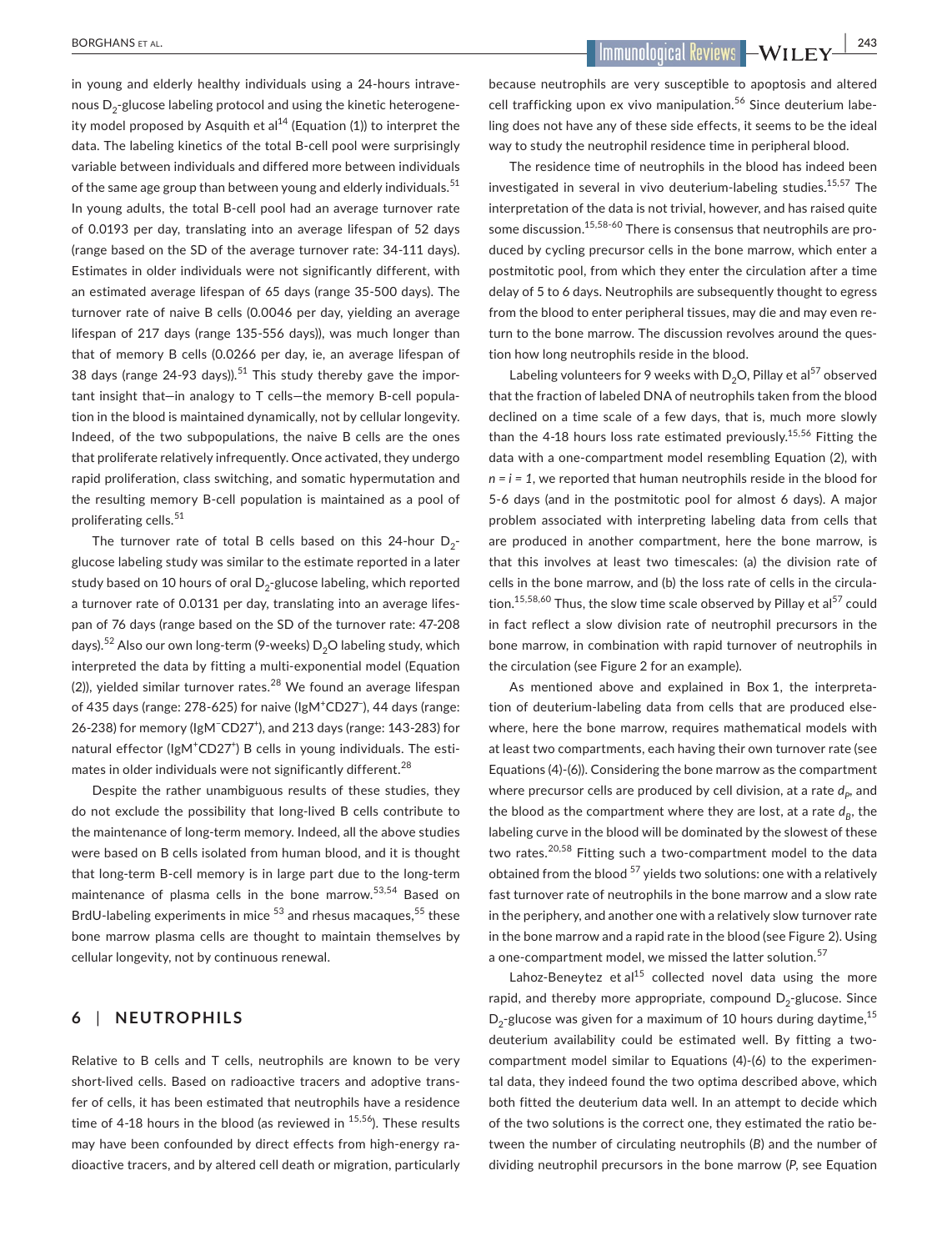**244 WILEY-IMMUNOLOGICAL REVIEWS** 

(4)). This ratio (*R* = *B/P*) was substituted into the model describing the deuterium enrichment of neutrophils in the blood, which revealed a relationship between the turnover rate of neutrophil precursors in the bone marrow,  $d_p$ , and the turnover rate of neutrophils in the blood,  $d_{B}$ , that is,  $d_{p} = d_{B}R^{15}$  Thus, if this ratio is larger than one, the turnover in the bone marrow should be faster than that in the blood, and *vice versa*. Reviewing data on the population densities of neutrophils in the circulation and mitotic neutrophils in the bone marrow, that is, myeloblasts, promyelocytes, and myelocytes, they suggested that *R = 0.26* (ie, there are roughly fourfold more neutrophil precursors in the bone marrow than mature neutrophils in the blood) and concluded that the turnover of neutrophils in the blood is faster than that in the bone marrow. The corresponding circulatory lifespan of neutrophils of 19 hours (SD: 6 hours)<sup>15</sup> is close to the traditional interpretation that the resident time of neutrophils in the blood is less than a day.

Importantly, by substituting the total number of mitotic neutrophils in the bone marrow it was implicitly assumed that all cells in the mitotic precursor pool, regardless of whether they are myeloblasts, promyelocytes, or myelocytes, enter the postmitotic pool with the same chance. If instead, division and differentiation were linked, that is, by cell division myeloblasts differentiate into promyelocytes and myelocytes, which enter the postmitotic pool following a final cell division, the number of precursors, *P*, in the above-mentioned ratio would be defined by the number of myelocytes undergoing their final cell division (see Equation (7)). Thus, the ratio *R* could in fact be much larger than 0.26, making it impossible to decide which of the two solutions is correct (our manuscript in preparation).

Since it is important to know which of the two interpretations of the deuterium data is correct, we strongly advocate in vivo labeling studies of neutrophil precursors in human bone marrow. Although this is a true challenge in humans, collecting bone marrow data is required to resolve this controversy; only modeling the bone marrow precursor pool in the absence of experimental data from that pool unfortunately does not suffice to resolve this issue.

# **7** | **MONOCYTES**

Like neutrophils, monocytes form a population of cells that are turning over quite rapidly and have as such been used as a fast control population in deuterium-labeling experiments. After 1 week of  $D<sub>2</sub>$ -glucose labeling, the deuterium enrichment in monocytes in the blood approached 70%, corresponding to an estimated residence time in blood of 2-4 days.<sup>7</sup> Monocytes are heterogeneous, however, and have been subdivided into classical CD14<sup>++</sup>CD16<sup>-</sup> (CM), intermediate CD14<sup>++</sup>CD16<sup>+</sup> (IM), and non-classical CD14<sup>+</sup>CD16<sup>++</sup> monocytes (NCM). The residence times of monocytes in these three subpopulations have recently been investigated in two independent  $D_2$ -glucose labeling studies.<sup>16,17</sup>

Both studies found that deuterium first accumulated in CM, and subsequently appeared in IM and later in NCM, $16,17$  which confirmed the established linear differentiation scheme.<sup>61</sup> Patel et al<sup>17</sup>

beautifully re-confirmed this pathway more directly by performing monocyte depletion experiments in humans and adoptive transfer experiments in humanized mice. For the interpretation of the deuterium enrichment curves, both studies used models resembling Equations (4)-(6), where mitotic progenitor cells in the bone marrow enter a postmitotic pool, which after some delay produces circulating CM, which may die, leave the blood, or become IM, which in turn may die, leave the circulation, or mature into NCM. Tak et al<sup>16</sup> considered models where the maturation from IM to NCM occurs inside or outside the blood (and found evidence for the latter). Patel et al $^{17}$ found no evidence for such maturation outside the circulation. According to both studies, NCM have the longest residence time in the blood, which agrees with the view that NCM form a population of blood-resident cells.<sup>17</sup>

Since monocyte samples were taken from the blood, while these cells picked up deuterium when they were produced by proliferation in the bone marrow, the interpretation of these two datasets suffers from the same uncertainty about the turn over of precursor cells in the bone marrow as the interpretation of the neutrophil data discussed above (see Figure 2). This problem was acknowledged by Tak et al,<sup>16</sup> who explicitly provided both solutions, that is, a CM residence time of 0.4 days (if blood monocytes turn over more rapidly than their bone marrow precursors) or 2.5 days (if blood monocytes turn over less rapidly than their bone marrow precursors). Patel et al $^{17}$  reported an average blood residence time of CM of about 1 day, but did not consistently choose for the first or the second optimum in all individuals. To reliably quantify the residence time of CM in the blood, one would need in vivo labeling data of the monocyte precursors in the bone marrow for the same reasons as described above for neutrophils.

Assuming the linear differentiation pathway is correct, fitting the data of IM and NCM reduces the problem of having two optima because the turnover rate of their "precursors" can be estimated from the labeling data of the less mature monocyte subsets in the blood. The residence times of IM and NCM can therefore be estimated with more certainty. Tak et al $^{16}$  estimated that IM have a residence time in the blood of about 0.9 days, after which they leave the blood and stay outside the circulation for about 1.6 days (standard error (SE): 0.26 days, with negligible cell death), before reentering the blood as NCM. Patel et al<sup>17</sup> reported a longer residence time in blood of about 4.3 days for IM. These estimates cannot be compared directly, because the underlying models make different assumptions about the survival of IM outside the circulation, that is, it seems natural that the model without reentry into the blood yields a longer residence time in the blood. For NCM, Tak et al<sup>16</sup> estimated a residence time of about 2.3 days, while Patel et al $^{17}$  reported 7.4 days (SE: 0.53 days). Although the reason for this threefold difference is again not totally clear, the time delay involved in the maturation from IM to NCM as modelled by $16$  allowed for a better description of the data (compare Figure S2 of Patel et al<sup>17</sup> with Figure S3C of Tak et al<sup>16</sup>), which yielded a more rapid turnover rate of NCM.

Interestingly, recent single-cell RNA-sequencing data have suggested that IM do not form a homogeneous cell population, and that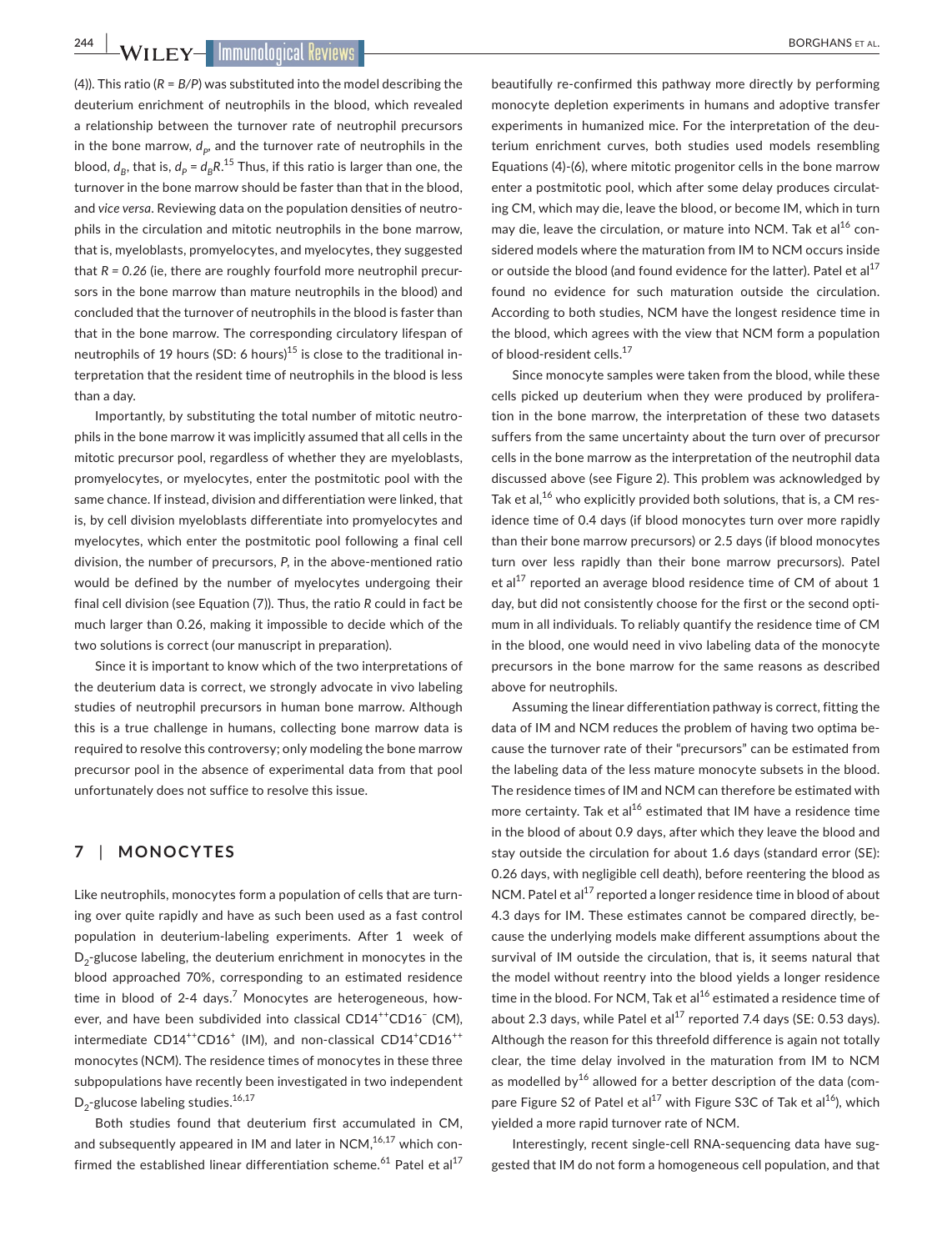monocytes tend to segregate into four clusters composed of classical and non-classical monocytes, a third novel cluster, and a fourth group expressing a cytotoxic gene signature (resembling "natural killer dendritic cells").<sup>62</sup> Since the IM subpopulation is overlapping with three of these clusters, it remains unclear how one should interpret the reported residence times of IM, and hence NCM, in the blood. This calls for repeating these deuterium-labeling studies by sorting the monocytes into the four clusters defined by Villani et al<sup>62</sup> and resolving the developmental pathway of these four cell types by studying the accumulation of deuterium in these subsets.

## **8** | **DISCUSSION**

This review summarizes the current best estimates for the life expectancies of various types of human and mouse leukocytes. Before we reported that estimates based on deuterium labeling vary remarkably between studies*.* 8 Since then, two important insights were obtained: (a) for kinetically heterogeneous cell populations it is important that the mathematical model that is used to fit the data explicitly describes the kinetically different subpopulations, and (b) normalization for the availability of label in the plasma is difficult in short-term  $D_2$ -glucose labeling studies that include the night. As both factors can have profound effects on the resulting estimated turnover rates of cells, $12,13$  and since we have reviewed these studies before, $^8$  we here focused on studies of short-term  $\mathsf{D}_2$ -glucose labeling that did not include the night or long-term  $D_2O$  labeling.

Each of the two methods ( $D_2$ -glucose and  $D_2O$  labeling) have their own merits.  $D_2O$  is the method of choice for long-lived cell types, such as naive T cells, because it can be administered over prolonged periods of time, allowing for reliable enrichment levels and for a time averaging over the various compartments that longlived cells may be circulating through. Conversely,  $D_{2}$ -glucose is the method of choice for populations of short-lived cells such as neutrophils, which quickly approach high enrichment levels. A promising approach that should be considered in future  $D_2$ -glucose studies is to correct for the variability in plasma deuterium enrichment by closely scheduling and measuring food intake, frequently measuring plasma enrichment, and using a recently published physiologically based pharmacokinetic (PBPK) model to describe the changes in deuterium availability.<sup>63</sup>

Nevertheless, we are not there yet. Despite our quite stringent selection of studies, the summary in Table 1 reveals that cellular lifespan estimates still differ markedly. Although most studies agree that naive T cells live much longer than memory T cells, the estimated life expectancies of naive T cells differ from 2.4 to 9.1 years. It is perhaps not surprising that a 9-week labeling protocol cannot distinguish between these very long lifespans, but the finding that naive T cells still contained measurable levels of deuterium 3 to 4 years after stop of labeling convincingly shows that naive T cells in humans are very long-lived.<sup>32</sup> Actually, the very low rates of accrual and loss of deuterium in the naive T-cell populations described in Table 1 are quite surprising in the light of the recently described

 **BORGHANS ET AL. 245** 

subpopulation of stem cell memory T cells  $(T<sub>SCM</sub>)$ , which share the same naive T-cell markers and were found to be very short-lived.<sup>34</sup>

Another interesting issue regarding the dynamics of naive T cells that needs to be investigated further is the difference in dynamics of naive T cells between SPF mice and men.<sup>29</sup> First, it remains unclear whether the dominant role of the thymus in the maintenance of the naive T-cell pool in laboratory mice is an artifact of the clean environment of these mice<sup>64</sup> or reflects a real difference between humans and mice. Additionally, it has been shown that in SPF mice there is a continuous large flux of cells from the naive T-cell compartment into the relatively small memory T-cell compartment.<sup>65</sup> which could be due to continuous priming of naive T cells by food antigens and/or the microbiome. In humans, we know little about the flux from the naive into the memory T-cell compartment, but if there were a significant contribution of the naive T-cell pool into the early phenotypes of the memory T-cell pool, we would need to account for that in mathematical models used for fitting labeling data of circulating memory T cells.

The turnover of memory T cells also remains quite ambiguous. Estimates between studies vary considerably (see Table 1) between 34 days and 340 days. While memory T-cell turnover may have been underestimated when using single-exponential models, it remains unclear why Vukmanovic et al $^{33}$  found a short lifespan of 34 days for CD45RO<sup>+</sup>CD25<sup>-</sup> T cells, while Westera et al<sup>13</sup> found an average lifespan of 340 days for CD45RO<sup>+</sup> T cells. The kinetic heterogeneity of the memory T-cell population and uncertainties about their differentiation pathway complicate the estimation of their lifespans. For example, the fact that 5% of the cells expressing memory T-cell markers are actually Treg cells with an average lifespan of just 12 days, 33 will have increased average turnover rates of the total memory T-cell population and may thereby have masked the slower dynamics of other memory T cells. This calls not only for defining finer subsets in future labeling studies, but also for more explicit models for memory T-cell differentiation. Vukmanovic-Stejic et al, $33$  for example, described a biology in which Treg cells mature from dividing memory T cells but fitted their data with a standard kinetic heterogeneity model.

Indeed, the seminal study by Akondy et al $47$  suggested that some (antigen-experienced) memory T cells may be much longer lived than the average cell with a memory-phenotype. It would be very interesting to know whether true memory cells specific for other antigens show similar dynamics. The fact that the CD8<sup>+</sup> T-cell memory populations evoked by the yellow fever vaccine were not stable could depend on the antigen. The duration of B-cell memory after vaccination, for example, has been shown to depend on the nature of the vaccine, <sup>66</sup> and generally the tissue location of memory T cells will depend on the antigen and its route of vaccination or infection.<sup>42,67,68</sup> In SPF laboratory mice CD8<sup>+</sup> T-cell memory was stable after transfer of LCMV-specific memory T cells to naive recipient mice.50 This stability could be due to a lack of novel infections in these mice, as existing memory may decline due to the establishment of novel memory cells.<sup>69-72</sup> Finally, many memory cells do not recirculate but reside in peripheral tissues and the bone marrow.<sup>42</sup> Hence, they tend to go unnoticed in samples taken from the blood.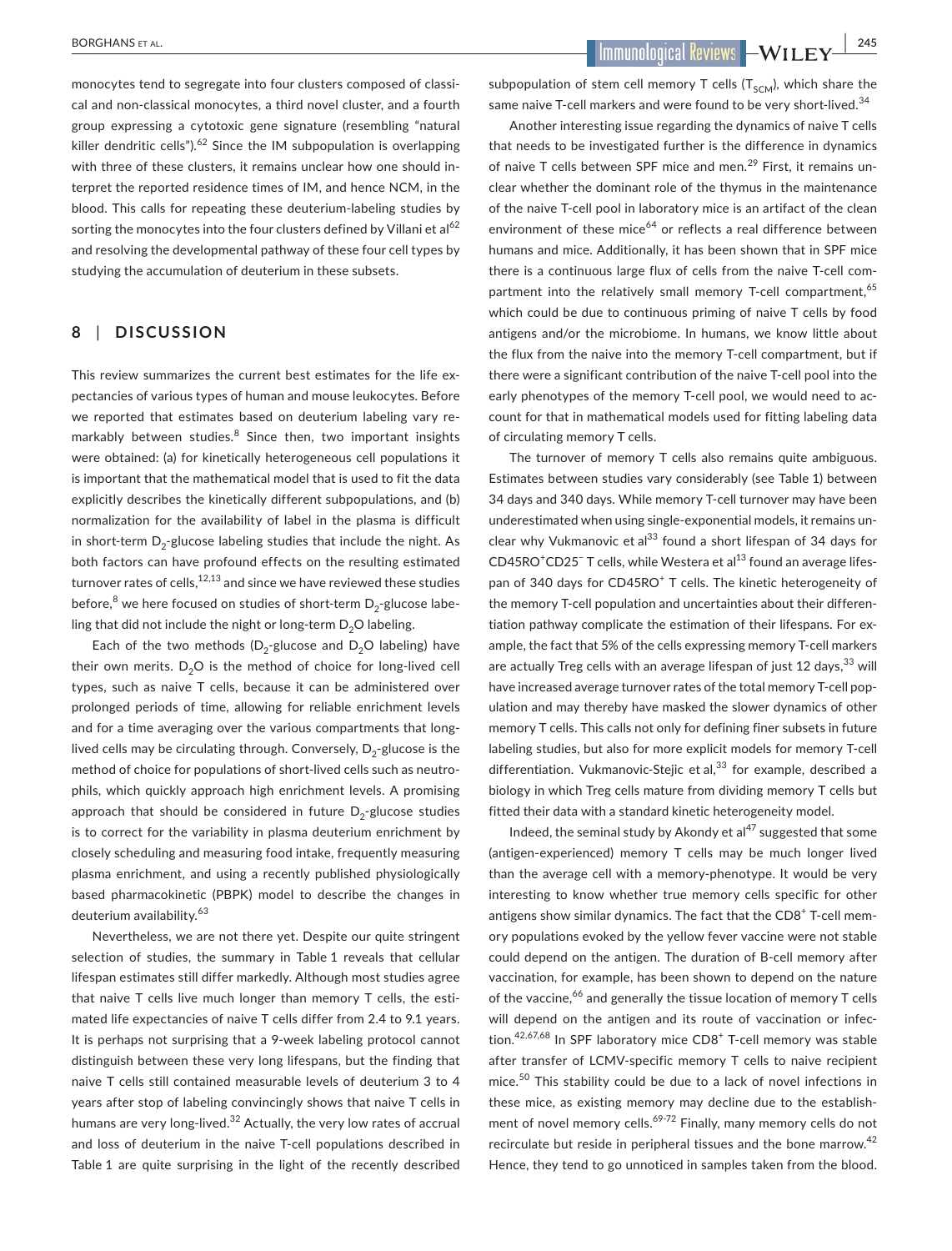**246 WILEY- Immunological Reviews** 

Many memory T cells have been shown to reside as tissue-resident memory  $(T_{RM})$  cells in the tissues originally affected by the pathogen, and it has been shown that memory T cells specific for pathogens causing systemic infections are overrepresented in the bone marrow.<sup>67,68</sup> It thus remains unclear how the average lifespan of half a year of human memory T cells in the blood should be interpreted, and deuterium-labeling studies of  $T<sub>RM</sub>$  cells would be very valuable.

Disturbingly, our review indicates that short-term  $D_2$ -glucose labeling studies still tend to estimate faster turnover rates than longterm D<sub>2</sub>O labeling studies (see Table 1, where short-term overnight D<sub>2</sub>-glucose studies are excluded). In line with this, Lahoz-Beneytez et al $^{63}$  recently showed that taking the best estimate of deuterium availability in the plasma does not resolve all discrepancies in the literature. The reasons underlying these differences remain unclear and urgently need to be clarified.

A recurrent problem encountered in this review is the modeling of labeling data taken from circulating populations that are maintained by a source of cells from another compartment. Examples are neutrophils and monocytes that are produced in the bone marrow, naive T and B cells (partially) produced in the thymus and bone marrow, and cell types maturing into novel phenotypes that each may have their own turnover rates. Several studies have used "chain models" like Equation (7) to account for this  $12,15-17,34$  and have shown that a reliable interpretation of such data requires (labeling) information of the source compartment. Otherwise, these models have two equivalent solutions with either a slow or a fast source (see Figure 2). Deuteriumlabeling data on the subpopulations within a differentiation pathway will provide essential biological information about the pathway when the enrichment increases sequentially in the various subsets, as was observed for the differentiation of monocytes. $16,17$  This again calls for defining finer subsets in future labeling studies, and sampling precursor populations whenever possible. Additionally, when fitting deuterium-labeling data with kinetic heterogeneity models fails, for example, when the up-slope is steeper than the down-slope, this provides an indication that the cells are (partly) produced by a source from another population [our manuscript in preparation].

Modeling pathways becomes even more challenging when we realize that cellular differentiation may be linked with cell division. Consider, for example, a situation where entry of precursor cells into the postmitotic pool of the bone marrow is accompanied by a final cell division. This will lead to a much higher labeling peak in the blood a few days later (when these cells egress) than when their entry into the postmitotic pool occurs randomly (as most current models assume). The same is true for the maturation of circulating cell types, like memory T-cell subpopulations, where the rate of differentiation into the next phenotype may also depend on cell division. Future studies are needed that simultaneously sample from several subpopulations in differentiation chains, and use mathematical models based upon alternative biological assumptions to explain the data. This emphasizes that this field needs proficient collaborations between modelers and immunologists, as both groups need to appreciate the underlying biological uncertainties and the importance of choosing an appropriate mathematical model.

#### **ACKNOWLEDGEMENTS**

The authors greatly acknowledge their close colleagues Julia Drylewicz, Sigrid Otto, Nienke Vrisekoop, and Leo Koenderman, their former colleagues Liset Westera, Vera van Hoeven, Tamar Tak, Ineke den Braber, Tendai Mugwagwa, Rogier van Gent, Lucie Hustin, Vitaly Ganusov, Janesh Pillay and Frank Miedema, and close collaborators Becca Asquith and Derek Macallan for their fruitful collaboration and many inspiring discussions, which have laid the basis for this review.

#### **CONFLICT OF INTEREST**

The authors declare that they have no conflicts of interest.

## **ORCID**

*Rob J. Boer* <http://orcid.org/0000-0002-2130-691X>

#### **REFERENCES**

- 1. Macallan DC, Fullerton CA, Neese RA, Haddock K, Park SS, Hellerstein MK. Measurement of cell proliferation by labeling of DNA with stable isotope-labeled glucose: studies in vitro, in animals, and in humans. *Proc Natl Acad Sci USA*. 1998;95:708-713.
- 2. Macallan DC, Asquith B, Zhang Y, et al. Measurement of proliferation and disappearance of rapid turnover cell populations in human studies using deuterium-labeled glucose. *Nat Protoc*. 2009;4:1313-1327.
- 3. Busch R, Neese RA, Awada M, Hayes GM, Hellerstein MK. Measurement of cell proliferation by heavy water labeling. *Nat Protoc*. 2007;2:3045-3057.
- 4. McCune JM, Hanley MB, Cesar D, et al. Factors influencing T-cell turnover in HIV-1–seropositive patients. *J Clin Invest*. 2000;105:R1-R8.
- 5. Macallan DC, Asquith B, Irvine AJ, et al. Measurement and modeling of human T cell kinetics. *Eur J Immunol*. 2003;33:2316-2326.
- 6. Hellerstein M, Hanley MB, Cesar D, et al. Directly measured kinetics of circulating T lymphocytes in normal and HIV-1-infected humans. *Nat Med*. 1999;5:83-89.
- 7. Mohri H, Perelson AS, Tung K, et al. Increased turnover of T lymphocytes in HIV-1 infection and its reduction by antiretroviral therapy. *J Exp Med*. 2001;194:1277-1287.
- 8. Borghans JAM, de Boer RJ. Quantification of T-cell dynamics: from telomeres to DNA labeling. *Immunol Rev*. 2007;216:35-47.
- 9. Asquith B, Borghans JAM, Ganusov VV, Macallan DC. Lymphocyte kinetics in health and disease. *Trends Immunol*. 2009;30:182-189.
- 10. Vrisekoop N, den Braber, I, de Boer, AB, et al. Sparse production but preferential incorporation of recently produced naive T cells in the human peripheral pool. *Proc Natl Acad Sci USA*. 2008;105:6115-6120.
- 11. Neese RA, Misell LM, Turner S, et al. Measurement in vivo of proliferation rates of slow turnover cells by 2H<sub>2</sub>O labeling of the deoxyribose moiety of DNA. *Proc Natl Acad Sci USA*. 2002;99:15345-15350.
- 12. Ahmed R, Westera L, Drylewicz J, et al. Reconciling estimates of cell proliferation from stable isotope labeling experiments. *PLoS Comput Biol*. 2015;11:e1004355.
- 13. Westera L, Drylewicz J, Den Braber, I, et al. Closing the gap between T-cell life span estimates from stable isotope-labeling studies in mice and humans. *Blood*. 2013;122:2205-2212.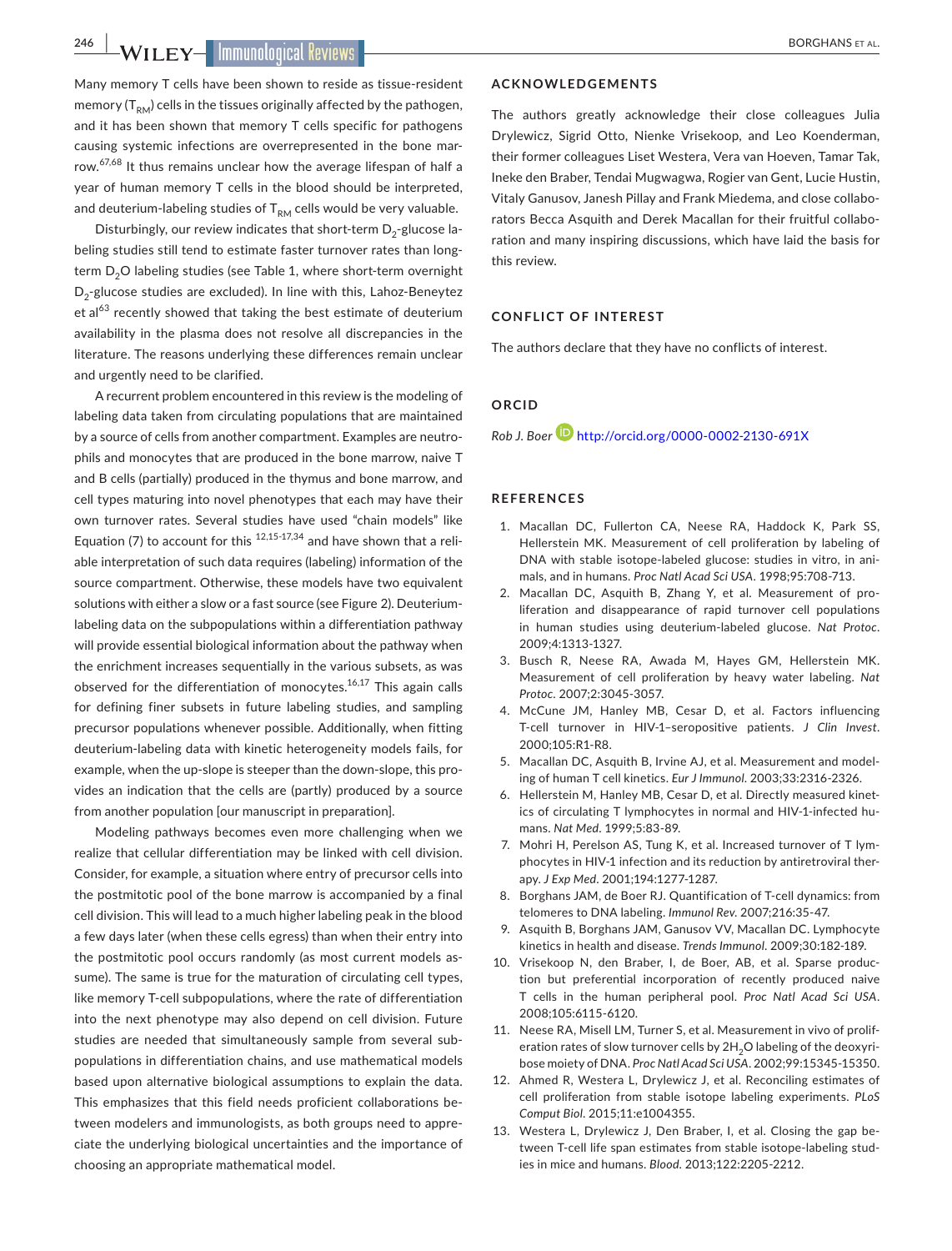- 14. Asquith B, Debacq C, Macallan DC, Willems L, Bangham CRM. Lymphocyte kinetics: the interpretation of labelling data. *Trends Immunol*. 2002;23:596-601.
- 15. Lahoz-Beneytez J, Elemans M, Zhang Y, et al. Human neutrophil kinetics: modeling of stable isotope labeling data supports short blood neutrophil half-lives. *Blood*. 2016;127:3431-3438.
- 16. Tak T, Drylewicz J, Conemans L, et al. Circulatory and maturation kinetics of human monocyte subsets in vivo. *Blood*. 2017;130:1474-1477.
- 17. Patel AA, Zhang Y, Fullerton JN, et al. The fate and lifespan of human monocyte subsets in steady state and systemic inflammation. *J Exp Med*. 2017;214:1913-1923.
- 18. Hellerstein MK, Hoh RA, Hanley MB, et al. Subpopulations of longlived and short-lived T cells in advanced HIV-1 infection. *J Clin Invest*. 2003;112:956-966.
- 19. Ganusov VV, Borghans JAM, de Boer RJ. Explicit kinetic heterogeneity: mathematical models for interpretation of deuterium labeling of heterogeneous cell populations. *PLoS Comput Biol*. 2010;6:e1000666.
- 20. De Boer, RJ, Perelson, AS. Quantifying T lymphocyte turnover. *J Theor Biol* 2013;327:45-87.
- 21. De Boer RJ, Perelson AS, Ribeiro RM. Modelling deuterium labelling of lymphocytes with temporal and/or kinetic heterogeneity. *J R Soc Interface*. 2012;9:2191-2200.
- 22. Macallan, DC, Wallace, D, Zhang, Y, et al. Rapid turnover of effector-memory CD4+ T cells in healthy humans. *J Exp Med* 2004; 200:255-260.
- 23. Wallace DL, Zhang Y, Ghattas H, et al. Direct measurement of T cell subset kinetics in vivo in elderly men and women. *J Immunol*. 2004;173:1787-1794.
- 24. Ghattas H, Darboe BM, Wallace DL, Griffin GE, Prentice AM, Macallan DC. Measuring lymphocyte kinetics in tropical field settings. *Trans R Soc Trop Med Hyg*. 2005;99:675-685.
- 25. Michie CA, McLean A, Alcock C, Beverley PC. Lifespan of human lymphocyte subsets defined by CD45 isoforms. *Nature*. 1992;360:264-265.
- 26. Van den Broek, T, Borghans, JAM, van Wijk, F. The full spectrum of human naive T cells. *Nat Rev Immunol* 2018;18:363-373.
- 27. Macallan D, Borghans JAM, Asquith B. Human T cell memory: a dynamic view. *Vaccines*. 2017;5:5-12.
- 28. Westera L, van Hoeven V, Drylewicz J, et al. Lymphocyte maintenance during healthy aging requires no substantial alterations in cellular turnover. *Aging Cell*. 2015;14:219-227.
- 29. den Braber, I, Mugwagwa, T, Vrisekoop, N, et al. Maintenance of peripheral naive T cells is sustained by thymus output in mice but not humans. *Immunity* 2012;36:288-297.
- 30. Wertheimer AM, Bennett MS, Park B, et al. Aging and cytomegalovirus infection differentially and jointly affect distinct circulating T cell subsets in humans. *J Immunol*. 2014;192:2143-2155.
- 31. Kumar BV, Connors TJ, Farber DL. Human T cell development, localization, and function throughout life. *Immunity*. 2018;48:202-213.
- 32. Vrisekoop N, Drylewicz J, van Gent R, et al. Quantification of naive and memory T-cell turnover during HIV-1 infection. *AIDS*. 2015;29:2071-2080.
- 33. Vukmanovic-Stejic M, Zhang Y, Cook JE, et al. Human CD4+ CD25hi Foxp3+ regulatory T cells are derived by rapid turnover of memory populations in vivo. *J Clin Invest*. 2006;116:2423-2433.
- 34. Ahmed R, Roger L, del Amo PC, et al. Human stem cell-like memory T cells are maintained in a state of dynamic flux. *Cell Rep*. 2016;17:2811-2818.
- 35. van Hoeven V, Drylewicz J, Westera L, et al. Dynamics of recent thymic emigrants in young adult mice. *Front Immunol*. 2017;8:1099-1113.
- 36. Berzins SP, Boyd RL, Miller JF. The role of the thymus and recent thymic migrants in the maintenance of the adult peripheral lymphocyte pool. *J Exp Med*. 1998;187:1839-1848.
- 37. Berzins SP, Godfrey DI, Miller JF, Boyd RL. A central role for thymic emigrants in peripheral T cell homeostasis. *Proc Natl Acad Sci USA*. 1999;96:9787-9791.
- 38. Hogan T, Gossel G, Yates AJ, Seddon B. Temporal fate mapping reveals age-linked heterogeneity in naive T lymphocytes in mice. *Proc Natl Acad Sci USA*. 2015;112:E6917-E6926.
- 39. Qi Q, Liu Y, Cheng Y, et al. Diversity and clonal selection in the human T-cell repertoire. *Proc Natl Acad Sci USA*. 2014;111:13139-13144.
- 40. Ladell K, Hellerstein MK, Cesar D, Busch R, Boban D, McCune JM. Central memory CD8+ T cells appear to have a shorter lifespan and reduced abundance as a function of HIV disease progression. *J Immunol*. 2008;180:7907-7918.
- 41. Restifo NP, Gattinoni L. Lineage relationship of effector and memory T cells. *Curr Opin Immunol*. 2013;25:556-563.
- 42. Steinert EM, Schenkel JM, Fraser KA, et al. Quantifying memory CD8 T cells reveals regionalization of immunosurveillance. *Cell*. 2015;161:737-749.
- 43. Youngblood B, Hale JS, Kissick HT, et al. Effector CD8 T cells dedifferentiate into long-lived memory cells. *Nature*. 2017;552:404-409.
- 44. Gattinoni L, Lugli E, Ji Y, et al. A human memory T cell subset with stem cell-like properties. *Nat Med*. 2011;17:1290-1297.
- 45. Akbar AN, Vukmanovic-Stejic M, Taams LS, Macallan DC. The dynamic co-evolution of memory and regulatory CD4+ T cells in the periphery. *Nat Rev Immunol*. 2007;7:231-237.
- 46. Su LF, Kidd BA, Han A, Kotzin JJ, Davis MM. Virus-specific CD4+ memory-phenotype T cells are abundant in unexposed adults. *Immunity*. 2013;38:373-383.
- 47. Akondy RS, Fitch M, Edupuganti S, et al. Origin and differentiation of human memory CD8 T cells after vaccination. *Nature*. 2017;552:362-367.
- 48. Wallace DL, Masters JE, de Lara CM, et al. Human cytomegalovirusspecific CD8+ T-cell expansions contain long-lived cells that retain functional capacity in both young and elderly subjects. *Immunology*. 2010;132:27-38.
- 49. Younes S-A, Punkosdy G, Caucheteux S, Chen T, Grossman Z, Paul WE. Memory phenotype CD4 T cells undergoing rapid, nonburstlike, cytokine-driven proliferation can be distinguished from antigen-experienced memory cells. *PLoS Biol*. 2011;9:e1001171.
- 50. Choo DK, Murali-Krishna K, Anita R, Ahmed R. Homeostatic turnover of virus-specific memory CD8 T cells occurs stochastically and is independent of CD4 T cell help. *J Immunol*. 2010;185:3436-3444.
- 51. Macallan DC, Wallace D, Zhang Y, et al. B-cell kinetics in humans: rapid turnover of peripheral blood memory cells. *Blood*. 2005;105:3633-3640.
- 52. Defoiche J, Debacq C, Asquith B, et al. Reduction of B cell turnover in chronic lymphocytic leukaemia. *Br J Haematol*. 2008;143:240-247.
- 53. Manz RA, Thiel A, Radbruch A. Lifetime of plasma cells in the bone marrow. *Nature*. 1997;388:133-134.
- 54. Amanna IJ, Slifka MK. Mechanisms that determine plasma cell lifespan and the duration of humoral immunity. *Immunol Rev*. 2010;236:125-138.
- 55. Hammarlund, E, Thomas, A, Amanna, IJ, et al. Plasma cell survival in the absence of B cell memory. *Nat Commun.* 2017, 8; 1-11.
- 56. Tak T, Tesselaar K, Pillay J, Borghans JAM, Koenderman L. What's your age again? Determination of human neutrophil half-lives revisited. *J Leukoc Biol*. 2013;94:595-601.
- 57. Pillay J, Braber den, I, Vrisekoop, N, et al. In vivo labeling with 2H<sub>2</sub>O reveals a human neutrophil lifespan of 5.4 days. Blood. 2010;116:625-627.
- 58. Li KW, Turner SM, Emson CL, Hellerstein MK, Dale DC. Deuterium and neutrophil kinetics. *Blood*. 2011;117:6052-6053.
- 59. Tofts PS, Chevassut T, Cutajar M, Dowell NG, Peters AM. Doubts concerning the recently reported human neutrophil lifespan of 5.4 days. *Blood*. 2011;117:6050-6052.